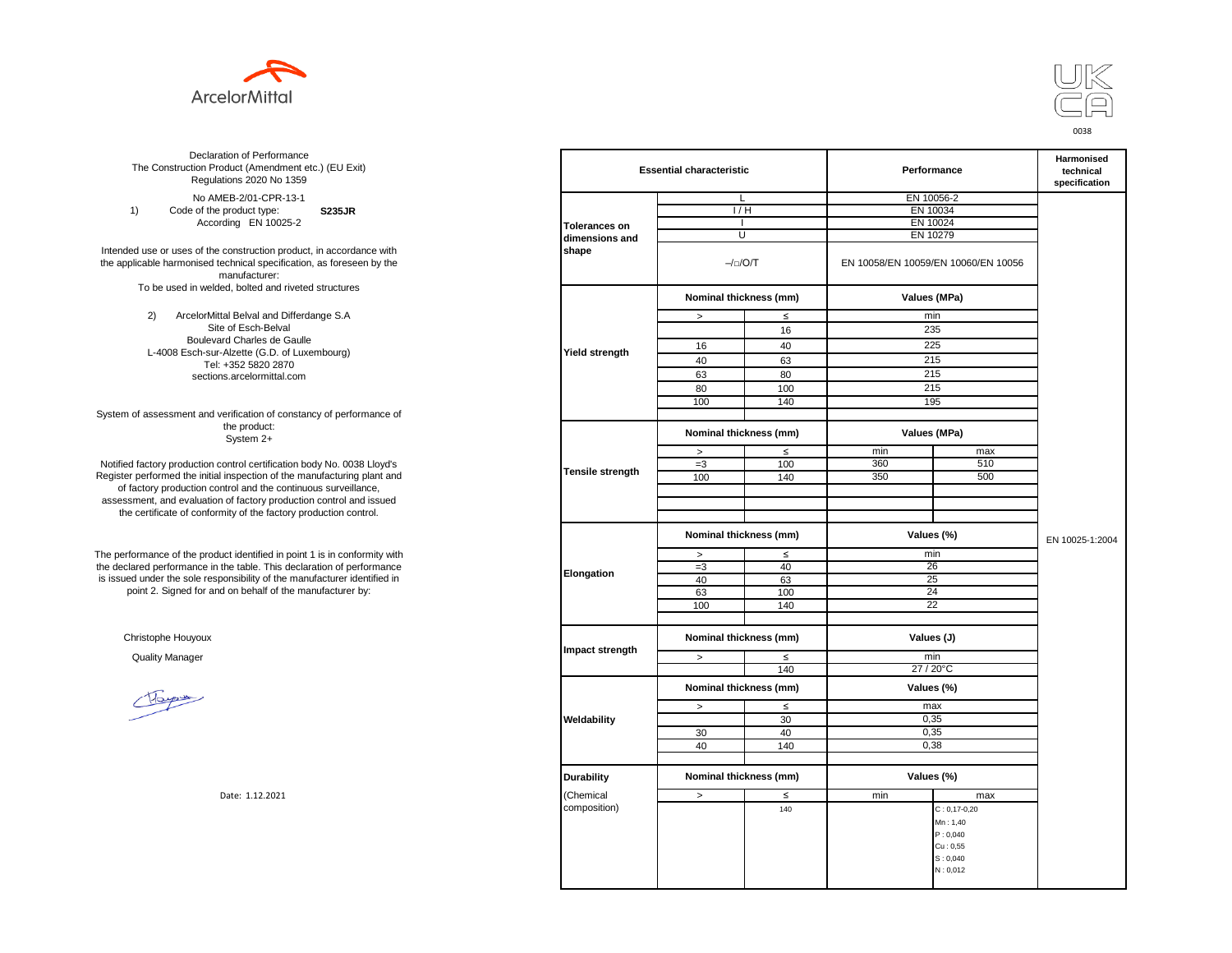



**S235J0** No AMEB-2/02-CPR-13-1 1) Code of the product type: According EN 10025-2

Intended use or uses of the construction product, in accordance with the applicable harmonised technical specification, as foreseen by the manufacturer: To be used in welded, bolted and riveted structures

> 2) ArcelorMittal Belval and Differdange S.A Site of Esch-Belval Boulevard Charles de Gaulle L-4008 Esch-sur-Alzette (G.D. of Luxembourg) Tel: +352 5820 2870 sections.arcelormittal.com

System of assessment and verification of constancy of performance of the product: System 2+

Notified factory production control certification body No. 0038 Lloyd's Register performed the initial inspection of the manufacturing plant and of factory production control and the continuous surveillance, assessment, and evaluation of factory production control and issued the certificate of conformity of the factory production control.

The performance of the product identified in point 1 is in conformity with the declared performance in the table. This declaration of performance is issued under the sole responsibility of the manufacturer identified in point 2. Signed for and on behalf of the manufacturer by:

Christophe Houyoux

| ation of Performance<br>oduct (Amendment etc.) (EU Exit)<br>ations 2020 No 1359                         |                         | <b>Essential characteristic</b> |                        |                                     | Performance  |                 |  |
|---------------------------------------------------------------------------------------------------------|-------------------------|---------------------------------|------------------------|-------------------------------------|--------------|-----------------|--|
| IEB-2/02-CPR-13-1                                                                                       |                         | L                               |                        |                                     | EN 10056-2   |                 |  |
| product type:<br>S235J0                                                                                 |                         | 1/H                             |                        | EN 10034                            |              |                 |  |
| rding EN 10025-2                                                                                        | <b>Tolerances on</b>    | $\overline{1}$                  |                        | EN 10024                            |              |                 |  |
|                                                                                                         | dimensions and          |                                 | U                      | EN 10279                            |              |                 |  |
| construction product, in accordance with<br>echnical specification, as foreseen by the<br>manufacturer: | shape                   | $-/-/O/T$                       |                        | EN 10058/EN 10059/EN 10060/EN 10056 |              |                 |  |
| ed, bolted and riveted structures                                                                       |                         |                                 | Nominal thickness (mm) |                                     | Values (MPa) |                 |  |
| tal Belval and Differdange S.A                                                                          |                         | $\, >$                          | $\leq$                 |                                     | min          |                 |  |
| e of Esch-Belval                                                                                        |                         |                                 | 16                     |                                     | 235          |                 |  |
| ard Charles de Gaulle                                                                                   |                         | 16                              | 40                     |                                     | 225          |                 |  |
| -Alzette (G.D. of Luxembourg)                                                                           | <b>Yield strength</b>   |                                 |                        |                                     |              |                 |  |
| +352 5820 2870                                                                                          |                         | 40                              | 63                     |                                     | 215          |                 |  |
| ns.arcelormittal.com                                                                                    |                         | 63                              | 80                     |                                     | 215          |                 |  |
|                                                                                                         |                         | 80                              | 100                    |                                     | 215          |                 |  |
|                                                                                                         |                         | 100                             | 140                    |                                     | 195          |                 |  |
| verification of constancy of performance of                                                             |                         |                                 |                        |                                     |              |                 |  |
| the product:<br>System 2+                                                                               |                         | Nominal thickness (mm)          |                        |                                     | Values (MPa) |                 |  |
|                                                                                                         |                         | $\, >$                          | $\leq$                 | min                                 | max          |                 |  |
| control certification body No. 0038 Lloyd's                                                             |                         | $=3$                            | 100                    | 360                                 | 510          |                 |  |
| inspection of the manufacturing plant and                                                               | <b>Tensile strength</b> | 100                             | 140                    | 350                                 | 500          |                 |  |
| ntrol and the continuous surveillance,                                                                  |                         |                                 |                        |                                     |              |                 |  |
| of factory production control and issued                                                                |                         |                                 |                        |                                     |              |                 |  |
| mity of the factory production control.                                                                 |                         |                                 |                        |                                     |              |                 |  |
|                                                                                                         |                         | Nominal thickness (mm)          |                        |                                     | Values (%)   | EN 10025-1:2004 |  |
| uct identified in point 1 is in conformity with                                                         | Elongation              | $\, >$                          | $\leq$                 |                                     | min          |                 |  |
| the table. This declaration of performance                                                              |                         | $=3$                            | 40                     |                                     | 26           |                 |  |
| ponsibility of the manufacturer identified in                                                           |                         | 40                              | 63                     |                                     | 25           |                 |  |
| d on behalf of the manufacturer by:                                                                     |                         | 63                              | 100                    |                                     | 24           |                 |  |
|                                                                                                         |                         | 100                             | 140                    |                                     | 22           |                 |  |
|                                                                                                         |                         |                                 |                        |                                     |              |                 |  |
|                                                                                                         |                         | Nominal thickness (mm)          |                        |                                     | Values (J)   |                 |  |
|                                                                                                         | Impact strength         | $\,>$                           | $\leq$                 |                                     | min          |                 |  |
|                                                                                                         |                         |                                 | 140                    |                                     | 27 / 0°C     |                 |  |
|                                                                                                         |                         | Nominal thickness (mm)          |                        |                                     | Values (%)   |                 |  |
|                                                                                                         |                         | $\,>$                           | $\leq$                 |                                     | max          |                 |  |
|                                                                                                         | Weldability             |                                 | 30                     |                                     | 0,35         |                 |  |
|                                                                                                         |                         | 30                              | 40                     |                                     | 0,35         |                 |  |
|                                                                                                         |                         | 40                              | 140                    |                                     | 0,38         |                 |  |
|                                                                                                         |                         |                                 |                        |                                     |              |                 |  |
|                                                                                                         | <b>Durability</b>       | Nominal thickness (mm)          |                        |                                     | Values (%)   |                 |  |
| Date: 1.12.2021                                                                                         | (Chemical               | $\, >$                          | ≤                      | min                                 | max          |                 |  |
|                                                                                                         | composition)            |                                 | 140                    |                                     | C: 0, 17     |                 |  |
|                                                                                                         |                         |                                 |                        |                                     | Mn: 1,40     |                 |  |
|                                                                                                         |                         |                                 |                        |                                     | P: 0,035     |                 |  |
|                                                                                                         |                         |                                 |                        |                                     | Cu: 0,55     |                 |  |
|                                                                                                         |                         |                                 |                        |                                     | S: 0,035     |                 |  |
|                                                                                                         |                         |                                 |                        |                                     | N: 0,012     |                 |  |
|                                                                                                         |                         |                                 |                        |                                     |              |                 |  |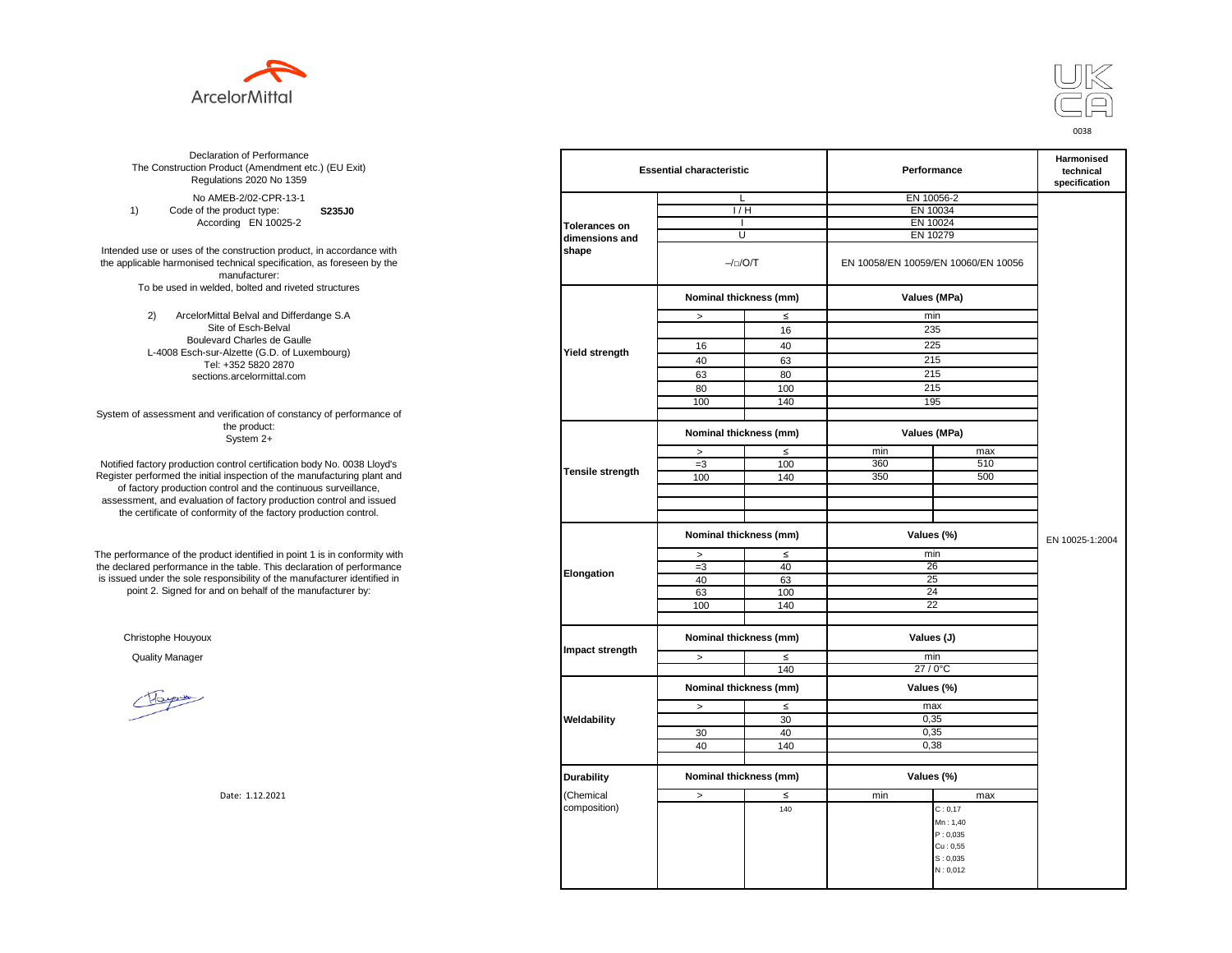



**S235J2** No AMEB-2/03-CPR-13-1 1) Code of the product type: According EN 10025-2

Intended use or uses of the construction product, in accordance with the applicable harmonised technical specification, as foreseen by the manufacturer: To be used in welded, bolted and riveted structures

> 2) ArcelorMittal Belval and Differdange S.A Site of Esch-Belval Boulevard Charles de Gaulle L-4008 Esch-sur-Alzette (G.D. of Luxembourg) Tel: +352 5820 2870 sections.arcelormittal.com

System of assessment and verification of constancy of performance of the product: System 2+

Notified factory production control certification body No. 0038 Lloyd's Register performed the initial inspection of the manufacturing plant and of factory production control and the continuous surveillance, assessment, and evaluation of factory production control and issued the certificate of conformity of the factory production control.

The performance of the product identified in point 1 is in conformity with the declared performance in the table. This declaration of performance is issued under the sole responsibility of the manufacturer identified in point 2. Signed for and on behalf of the manufacturer by:

Christophe Houyoux

| ation of Performance<br>oduct (Amendment etc.) (EU Exit)<br>ations 2020 No 1359                         |                         | <b>Essential characteristic</b> |                        |          | Performance                         |                 |  |
|---------------------------------------------------------------------------------------------------------|-------------------------|---------------------------------|------------------------|----------|-------------------------------------|-----------------|--|
| IEB-2/03-CPR-13-1                                                                                       |                         | L                               |                        |          | EN 10056-2                          |                 |  |
| product type:<br>S235J2                                                                                 |                         |                                 | 1/H                    |          | EN 10034                            |                 |  |
| rding EN 10025-2                                                                                        | <b>Tolerances on</b>    | $\overline{1}$                  |                        | EN 10024 |                                     |                 |  |
|                                                                                                         | dimensions and          |                                 | U                      |          | EN 10279                            |                 |  |
| construction product, in accordance with<br>echnical specification, as foreseen by the<br>manufacturer: | shape                   |                                 | $-/-/O/T$              |          | EN 10058/EN 10059/EN 10060/EN 10056 |                 |  |
| ed, bolted and riveted structures                                                                       |                         |                                 | Nominal thickness (mm) |          | Values (MPa)                        |                 |  |
| tal Belval and Differdange S.A                                                                          |                         | $\, >$                          | $\leq$                 |          | min                                 |                 |  |
| e of Esch-Belval                                                                                        |                         |                                 | 16                     |          | 235                                 |                 |  |
| ard Charles de Gaulle                                                                                   |                         | 16                              | 40                     |          | 225                                 |                 |  |
| -Alzette (G.D. of Luxembourg)                                                                           | <b>Yield strength</b>   |                                 |                        |          |                                     |                 |  |
| +352 5820 2870                                                                                          |                         | 40                              | 63                     |          | 215                                 |                 |  |
| ns.arcelormittal.com                                                                                    |                         | 63                              | 80                     |          | 215                                 |                 |  |
|                                                                                                         |                         | 80                              | 100                    |          | 215                                 |                 |  |
|                                                                                                         |                         | 100                             | 140                    |          | 195                                 |                 |  |
| verification of constancy of performance of                                                             |                         |                                 |                        |          |                                     |                 |  |
| the product:<br>System 2+                                                                               |                         | Nominal thickness (mm)          |                        |          | Values (MPa)                        |                 |  |
|                                                                                                         |                         | $\, >$                          | $\leq$                 | min      | max                                 |                 |  |
| control certification body No. 0038 Lloyd's                                                             |                         | $=3$                            | 100                    | 360      | 510                                 |                 |  |
| inspection of the manufacturing plant and                                                               | <b>Tensile strength</b> | 100                             | 140                    | 350      | 500                                 |                 |  |
| ntrol and the continuous surveillance,                                                                  |                         |                                 |                        |          |                                     |                 |  |
| of factory production control and issued                                                                |                         |                                 |                        |          |                                     |                 |  |
| mity of the factory production control.                                                                 |                         |                                 |                        |          |                                     |                 |  |
|                                                                                                         |                         | Nominal thickness (mm)          |                        |          | Values (%)                          | EN 10025-1:2004 |  |
| uct identified in point 1 is in conformity with                                                         | Elongation              | $\, >$                          | $\leq$                 |          | min                                 |                 |  |
| the table. This declaration of performance                                                              |                         | $=3$                            | 40                     |          | 26                                  |                 |  |
| ponsibility of the manufacturer identified in                                                           |                         | 40                              | 63                     |          | 25                                  |                 |  |
| d on behalf of the manufacturer by:                                                                     |                         | 63                              | 100                    |          | 24                                  |                 |  |
|                                                                                                         |                         | 100                             | 140                    |          | 22                                  |                 |  |
|                                                                                                         |                         |                                 |                        |          |                                     |                 |  |
|                                                                                                         |                         |                                 | Nominal thickness (mm) |          | Values (J)                          |                 |  |
|                                                                                                         | Impact strength         | $\,>$                           | $\leq$                 |          | min                                 |                 |  |
|                                                                                                         |                         |                                 | 140                    |          | 27 / -20°C                          |                 |  |
|                                                                                                         |                         | Nominal thickness (mm)          |                        |          | Values (%)                          |                 |  |
|                                                                                                         |                         | $\,>$                           | $\leq$                 |          | max                                 |                 |  |
|                                                                                                         | Weldability             |                                 | 30                     |          | 0,35                                |                 |  |
|                                                                                                         |                         | 30                              | 40                     |          | 0,35                                |                 |  |
|                                                                                                         |                         | 40                              | 140                    |          | 0,38                                |                 |  |
|                                                                                                         |                         |                                 |                        |          |                                     |                 |  |
|                                                                                                         | <b>Durability</b>       | Nominal thickness (mm)          |                        |          | Values (%)                          |                 |  |
| Date: 1.12.2021                                                                                         | (Chemical               | $\,>$                           | ≤                      | min      | max                                 |                 |  |
|                                                                                                         | composition)            |                                 | 140                    |          | C: 0, 17                            |                 |  |
|                                                                                                         |                         |                                 |                        |          | Mn: 1,40                            |                 |  |
|                                                                                                         |                         |                                 |                        |          | P: 0,030                            |                 |  |
|                                                                                                         |                         |                                 |                        |          | Cu: 0,55                            |                 |  |
|                                                                                                         |                         |                                 |                        |          | S: 0,030                            |                 |  |
|                                                                                                         |                         |                                 |                        |          |                                     |                 |  |
|                                                                                                         |                         |                                 |                        |          |                                     |                 |  |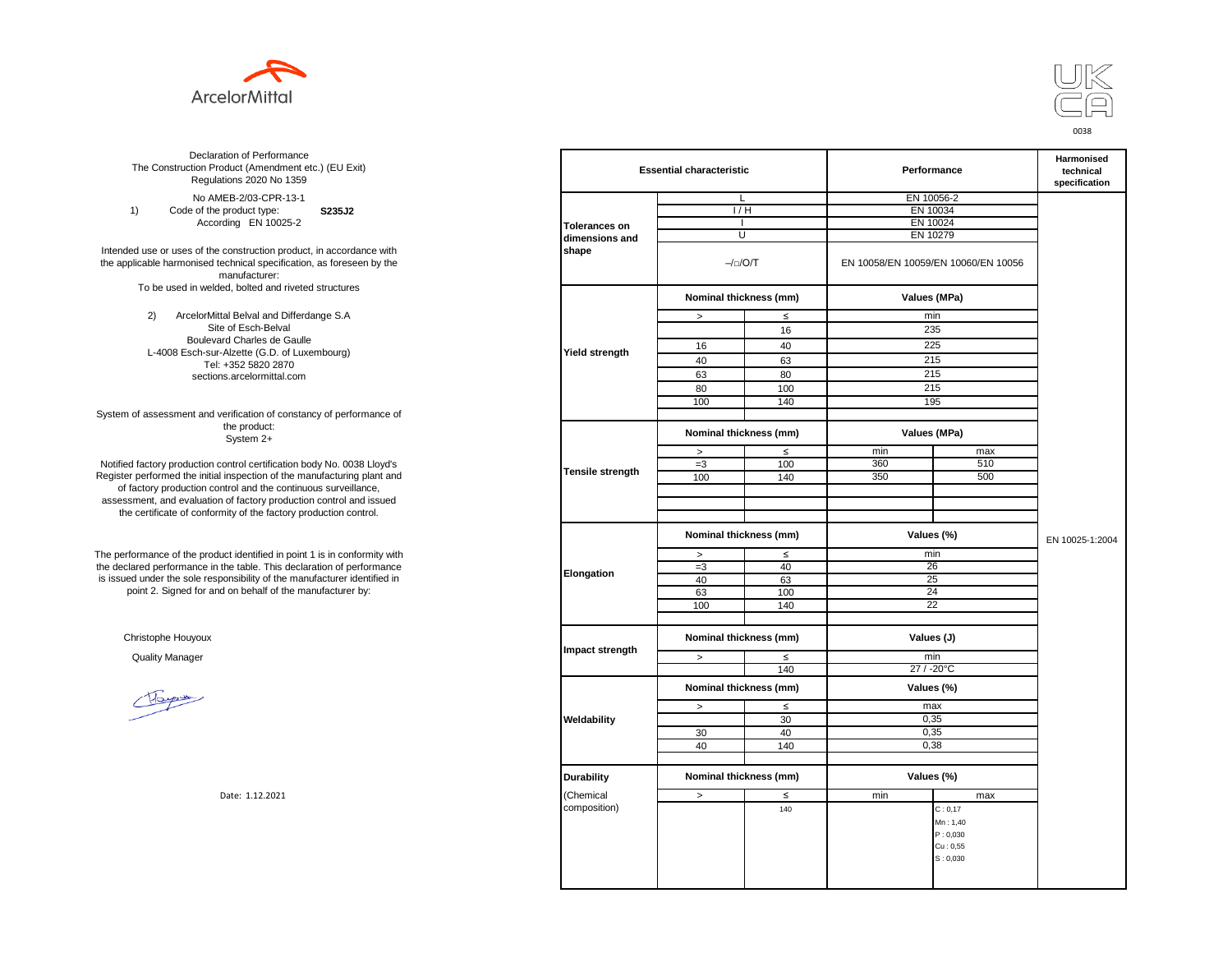



**S275JR** No AMEB-2/04-CPR-13-1 1) Code of the product type: According EN 10025-2

Intended use or uses of the construction product, in accordance with the applicable harmonised technical specification, as foreseen by the manufacturer: To be used in welded, bolted and riveted structures

> 2) ArcelorMittal Belval and Differdange S.A Site of Esch-Belval Boulevard Charles de Gaulle L-4008 Esch-sur-Alzette (G.D. of Luxembourg) Tel: +352 5820 2870 sections.arcelormittal.com

System of assessment and verification of constancy of performance of the product: System 2+

Notified factory production control certification body No. 0038 Lloyd's Register performed the initial inspection of the manufacturing plant and of factory production control and the continuous surveillance, assessment, and evaluation of factory production control and issued the certificate of conformity of the factory production control.

The performance of the product identified in point 1 is in conformity with the declared performance in the table. This declaration of performance is issued under the sole responsibility of the manufacturer identified in point 2. Signed for and on behalf of the manufacturer by:

Christophe Houyoux

| ation of Performance<br>oduct (Amendment etc.) (EU Exit)<br>ations 2020 No 1359                         | <b>Essential characteristic</b> |                                      |                        | Performance                         | Harmonised<br>technical<br>specification |                 |
|---------------------------------------------------------------------------------------------------------|---------------------------------|--------------------------------------|------------------------|-------------------------------------|------------------------------------------|-----------------|
| IEB-2/04-CPR-13-1                                                                                       |                                 | L                                    |                        |                                     | EN 10056-2                               |                 |
| product type:<br><b>S275JR</b>                                                                          |                                 | 1/H                                  |                        | EN 10034                            |                                          |                 |
| rding EN 10025-2                                                                                        | <b>Tolerances on</b>            | $\overline{1}$                       |                        |                                     | EN 10024                                 |                 |
|                                                                                                         | dimensions and                  | U                                    |                        | EN 10279                            |                                          |                 |
| construction product, in accordance with<br>echnical specification, as foreseen by the<br>manufacturer: | shape                           | $-/-/O/T$                            |                        | EN 10058/EN 10059/EN 10060/EN 10056 |                                          |                 |
| ed, bolted and riveted structures                                                                       |                                 |                                      | Nominal thickness (mm) |                                     | Values (MPa)                             |                 |
| tal Belval and Differdange S.A                                                                          |                                 | $\, >$                               | $\leq$                 |                                     | min                                      |                 |
| e of Esch-Belval                                                                                        |                                 |                                      | 16                     |                                     | 275                                      |                 |
| ard Charles de Gaulle                                                                                   |                                 | 16                                   | 40                     |                                     | 265                                      |                 |
| -Alzette (G.D. of Luxembourg)                                                                           | <b>Yield strength</b>           |                                      |                        |                                     |                                          |                 |
| +352 5820 2870                                                                                          |                                 | 40                                   | 63                     |                                     | 255                                      |                 |
| ns.arcelormittal.com                                                                                    |                                 | 63                                   | 80                     |                                     | 245                                      |                 |
|                                                                                                         |                                 | 80                                   | 100                    |                                     | 235                                      |                 |
|                                                                                                         |                                 | 100                                  | 140                    |                                     | 225                                      |                 |
| verification of constancy of performance of                                                             |                                 |                                      |                        |                                     |                                          |                 |
| the product:<br>System 2+                                                                               |                                 | Nominal thickness (mm)               |                        |                                     | Values (MPa)                             |                 |
|                                                                                                         |                                 | $\, >$                               | $\leq$                 | min                                 | max                                      |                 |
| control certification body No. 0038 Lloyd's                                                             |                                 | $=3$                                 | 100                    | 410                                 | 560                                      |                 |
| inspection of the manufacturing plant and                                                               | <b>Tensile strength</b>         | 100                                  | 140                    | 400                                 | 540                                      |                 |
| ntrol and the continuous surveillance,                                                                  |                                 |                                      |                        |                                     |                                          |                 |
| of factory production control and issued                                                                |                                 |                                      |                        |                                     |                                          |                 |
| mity of the factory production control.                                                                 |                                 |                                      |                        |                                     |                                          |                 |
|                                                                                                         |                                 | Nominal thickness (mm)               |                        |                                     | Values (%)                               | EN 10025-1:2004 |
| uct identified in point 1 is in conformity with                                                         | Elongation                      | $\, >$                               | $\leq$                 |                                     | min                                      |                 |
| the table. This declaration of performance                                                              |                                 | $=3$                                 | 40                     |                                     | 23                                       |                 |
| ponsibility of the manufacturer identified in                                                           |                                 | 40                                   | 63                     |                                     | 22                                       |                 |
| d on behalf of the manufacturer by:                                                                     |                                 | 63                                   | 100                    |                                     | 21                                       |                 |
|                                                                                                         |                                 | 100                                  | 140                    |                                     | 19                                       |                 |
|                                                                                                         |                                 |                                      |                        |                                     |                                          |                 |
|                                                                                                         |                                 | Nominal thickness (mm)<br>Values (J) |                        |                                     |                                          |                 |
|                                                                                                         | Impact strength                 | $\geq$                               | $\leq$                 |                                     | min                                      |                 |
|                                                                                                         |                                 |                                      | 140                    |                                     | 27 / 20°C                                |                 |
|                                                                                                         |                                 | Nominal thickness (mm)               |                        |                                     | Values (%)                               |                 |
|                                                                                                         |                                 | $\,>$                                | $\leq$                 |                                     | max                                      |                 |
|                                                                                                         | Weldability                     |                                      | 30                     |                                     | 0,40                                     |                 |
|                                                                                                         |                                 | 30                                   | 40                     |                                     | 0,40                                     |                 |
|                                                                                                         |                                 | 40                                   | 140                    |                                     | 0,42                                     |                 |
|                                                                                                         |                                 |                                      |                        |                                     |                                          |                 |
|                                                                                                         | <b>Durability</b>               | Nominal thickness (mm)               |                        |                                     | Values (%)                               |                 |
| Date: 1.12.2021                                                                                         | (Chemical                       | $\, >$                               | ≤                      | min                                 | max                                      |                 |
|                                                                                                         | composition)                    |                                      | 140                    |                                     | $C: 0, 21 - 0, 22$                       |                 |
|                                                                                                         |                                 |                                      |                        |                                     | Mn: 1,50                                 |                 |
|                                                                                                         |                                 |                                      |                        |                                     | P: 0,040                                 |                 |
|                                                                                                         |                                 |                                      |                        |                                     | Cu: 0,55                                 |                 |
|                                                                                                         |                                 |                                      |                        |                                     | S: 0,040                                 |                 |
|                                                                                                         |                                 |                                      |                        |                                     | N: 0,012                                 |                 |
|                                                                                                         |                                 |                                      |                        |                                     |                                          |                 |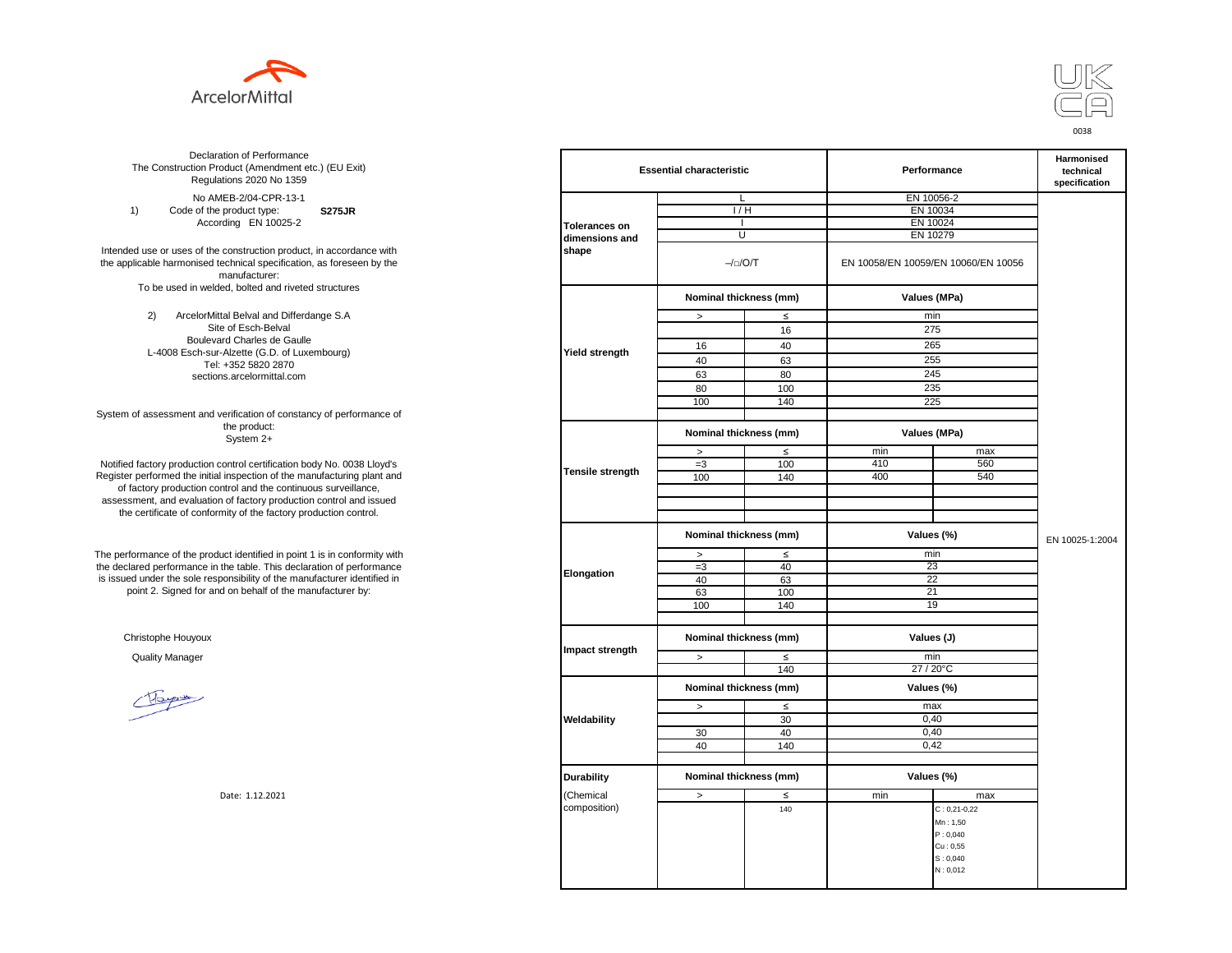



**S275J0**  No AMEB-2/05-CPR-13-1 1) Code of the product type: According EN 10025-2

Intended use or uses of the construction product, in accordance with the applicable harmonised technical specification, as foreseen by the manufacturer: To be used in welded, bolted and riveted structures

> 2) ArcelorMittal Belval and Differdange S.A Site of Esch-Belval Boulevard Charles de Gaulle L-4008 Esch-sur-Alzette (G.D. of Luxembourg) Tel: +352 5820 2870 sections.arcelormittal.com

System of assessment and verification of constancy of performance of the product: System 2+

Notified factory production control certification body No. 0038 Lloyd's Register performed the initial inspection of the manufacturing plant and of factory production control and the continuous surveillance, assessment, and evaluation of factory production control and issued the certificate of conformity of the factory production control.

The performance of the product identified in point 1 is in conformity with the declared performance in the table. This declaration of performance is issued under the sole responsibility of the manufacturer identified in point 2. Signed for and on behalf of the manufacturer by:

Christophe Houyoux

| ation of Performance<br>oduct (Amendment etc.) (EU Exit)<br>ations 2020 No 1359                         |                      | <b>Essential characteristic</b> |                        |                                     | Performance  |                 |
|---------------------------------------------------------------------------------------------------------|----------------------|---------------------------------|------------------------|-------------------------------------|--------------|-----------------|
| IEB-2/05-CPR-13-1                                                                                       |                      | L                               |                        |                                     | EN 10056-2   |                 |
| product type:<br>S275J0                                                                                 |                      | 1/H                             |                        | EN 10034                            |              |                 |
| rding EN 10025-2                                                                                        | <b>Tolerances on</b> |                                 |                        | EN 10024                            |              |                 |
|                                                                                                         | dimensions and       | U                               |                        |                                     | EN 10279     |                 |
| construction product, in accordance with<br>echnical specification, as foreseen by the<br>manufacturer: | shape                | $-/-/O/T$                       |                        | EN 10058/EN 10059/EN 10060/EN 10056 |              |                 |
| ed, bolted and riveted structures                                                                       |                      |                                 | Nominal thickness (mm) |                                     | Values (MPa) |                 |
| tal Belval and Differdange S.A                                                                          |                      | $\, >$                          | $\leq$                 |                                     | min          |                 |
| e of Esch-Belval                                                                                        |                      |                                 | 16                     |                                     | 275          |                 |
| ard Charles de Gaulle                                                                                   |                      | 16                              | 40                     |                                     | 265          |                 |
| -Alzette (G.D. of Luxembourg)                                                                           | Yield strength       | 40                              |                        |                                     | 255          |                 |
| +352 5820 2870                                                                                          |                      |                                 | 63                     |                                     |              |                 |
| ns.arcelormittal.com                                                                                    |                      | 63                              | 80                     |                                     | 245          |                 |
|                                                                                                         |                      | 80                              | 100                    |                                     | 235          |                 |
|                                                                                                         |                      | 100                             | 140                    |                                     | 225          |                 |
| verification of constancy of performance of<br>the product:                                             |                      | Nominal thickness (mm)          |                        |                                     | Values (MPa) |                 |
| System 2+                                                                                               |                      |                                 |                        |                                     |              |                 |
| control certification body No. 0038 Lloyd's                                                             |                      | $\,$                            | $\leq$<br>100          | min<br>410                          | max<br>560   |                 |
| inspection of the manufacturing plant and                                                               | Tensile strength     | $=3$                            |                        | 400                                 | 540          |                 |
| ntrol and the continuous surveillance,                                                                  |                      | 100                             | 140                    |                                     |              |                 |
| of factory production control and issued                                                                |                      |                                 |                        |                                     |              |                 |
| mity of the factory production control.                                                                 |                      |                                 |                        |                                     |              |                 |
|                                                                                                         |                      |                                 |                        |                                     |              |                 |
|                                                                                                         |                      | Nominal thickness (mm)          |                        |                                     | Values (%)   | EN 10025-1:2004 |
| uct identified in point 1 is in conformity with                                                         |                      | $\,$                            | $\leq$                 |                                     | min          |                 |
| the table. This declaration of performance                                                              | Elongation           | $=3$                            | 40                     |                                     | 23           |                 |
| ponsibility of the manufacturer identified in                                                           |                      | 40                              | 63                     |                                     | 22           |                 |
| d on behalf of the manufacturer by:                                                                     |                      | 63                              | 100                    |                                     | 21           |                 |
|                                                                                                         |                      | 100                             | 140                    |                                     | 19           |                 |
|                                                                                                         |                      |                                 |                        |                                     |              |                 |
|                                                                                                         | Impact strength      | Nominal thickness (mm)          |                        | Values (J)                          |              |                 |
|                                                                                                         |                      | $\, >$                          | $\leq$                 |                                     | min          |                 |
|                                                                                                         |                      |                                 | 140                    |                                     | $27/0$ °C    |                 |
|                                                                                                         |                      | Nominal thickness (mm)          |                        |                                     | Values (%)   |                 |
|                                                                                                         |                      | $\,>$                           | $\leq$                 |                                     | max          |                 |
|                                                                                                         | Weldability          |                                 | 30                     |                                     | 0,40         |                 |
|                                                                                                         |                      | 30                              | 40                     |                                     | 0,40         |                 |
|                                                                                                         |                      | 40                              | 140                    |                                     | 0,42         |                 |
|                                                                                                         |                      |                                 |                        |                                     |              |                 |
|                                                                                                         | <b>Durability</b>    | Nominal thickness (mm)          |                        |                                     | Values (%)   |                 |
| Date: 1.12.2021                                                                                         | (Chemical            | $\,>$                           | $\leq$                 | min                                 | max          |                 |
|                                                                                                         | composition)         |                                 | 140                    |                                     | C: 0, 18     |                 |
|                                                                                                         |                      |                                 |                        |                                     | Mn: 1,50     |                 |
|                                                                                                         |                      |                                 |                        |                                     | P: 0,035     |                 |
|                                                                                                         |                      |                                 |                        |                                     | Cu: 0,55     |                 |
|                                                                                                         |                      |                                 |                        |                                     | S: 0,035     |                 |
|                                                                                                         |                      |                                 |                        |                                     | N: 0,012     |                 |
|                                                                                                         |                      |                                 |                        |                                     |              |                 |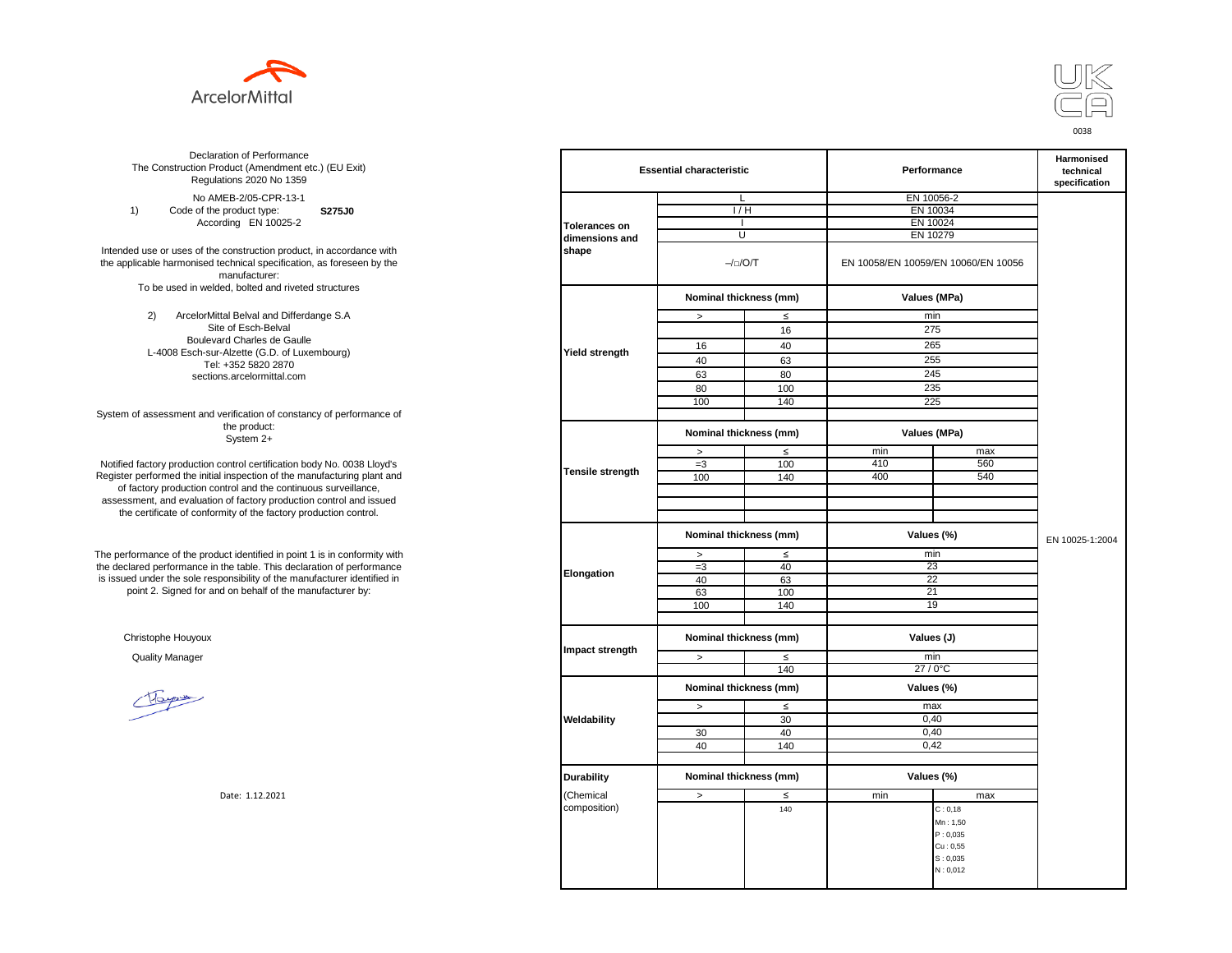



**S275J2**  No AMEB-2/06-CPR-13-1 1) Code of the product type: According EN 10025-2

Intended use or uses of the construction product, in accordance with the applicable harmonised technical specification, as foreseen by the manufacturer: To be used in welded, bolted and riveted structures

> 2) ArcelorMittal Belval and Differdange S.A Site of Esch-Belval Boulevard Charles de Gaulle L-4008 Esch-sur-Alzette (G.D. of Luxembourg) Tel: +352 5820 2870 sections.arcelormittal.com

System of assessment and verification of constancy of performance of the product: System 2+

Notified factory production control certification body No. 0038 Lloyd's Register performed the initial inspection of the manufacturing plant and of factory production control and the continuous surveillance, assessment, and evaluation of factory production control and issued the certificate of conformity of the factory production control.

The performance of the product identified in point 1 is in conformity with the declared performance in the table. This declaration of performance is issued under the sole responsibility of the manufacturer identified in point 2. Signed for and on behalf of the manufacturer by:

Christophe Houyoux

| ation of Performance<br>oduct (Amendment etc.) (EU Exit)<br>ations 2020 No 1359                         |                       | <b>Essential characteristic</b> |                                      |          | Performance                         |                 |  |
|---------------------------------------------------------------------------------------------------------|-----------------------|---------------------------------|--------------------------------------|----------|-------------------------------------|-----------------|--|
| IEB-2/06-CPR-13-1                                                                                       |                       |                                 | L                                    |          | EN 10056-2                          |                 |  |
| product type:<br>S275J2                                                                                 |                       | 1/H                             |                                      | EN 10034 |                                     |                 |  |
| rding EN 10025-2                                                                                        | <b>Tolerances on</b>  |                                 |                                      |          | EN 10024                            |                 |  |
|                                                                                                         | dimensions and        |                                 | U                                    | EN 10279 |                                     |                 |  |
| construction product, in accordance with<br>echnical specification, as foreseen by the<br>manufacturer: | shape                 |                                 | $-/-/O/T$                            |          | EN 10058/EN 10059/EN 10060/EN 10056 |                 |  |
| ed, bolted and riveted structures                                                                       |                       |                                 | Nominal thickness (mm)               |          | Values (MPa)                        |                 |  |
| tal Belval and Differdange S.A                                                                          |                       | $\, >$                          | $\leq$                               |          | min                                 |                 |  |
| e of Esch-Belval                                                                                        |                       |                                 | 16                                   |          | 275                                 |                 |  |
| ard Charles de Gaulle                                                                                   |                       | 16                              | 40                                   |          | 265                                 |                 |  |
| -Alzette (G.D. of Luxembourg)                                                                           | <b>Yield strength</b> |                                 |                                      |          | 255                                 |                 |  |
| +352 5820 2870                                                                                          |                       | 40                              | 63                                   |          |                                     |                 |  |
| ns.arcelormittal.com                                                                                    |                       | 63                              | 80                                   |          | 245                                 |                 |  |
|                                                                                                         |                       | 80                              | 100                                  |          | 235                                 |                 |  |
|                                                                                                         |                       | 100                             | 140                                  |          | 225                                 |                 |  |
| verification of constancy of performance of<br>the product:                                             |                       | Nominal thickness (mm)          |                                      |          | Values (MPa)                        |                 |  |
| System 2+                                                                                               |                       |                                 |                                      |          |                                     |                 |  |
|                                                                                                         |                       | $\,$                            | $\leq$                               | min      | max                                 |                 |  |
| control certification body No. 0038 Lloyd's                                                             | Tensile strength      | $=3$                            | 100                                  | 410      | 560                                 |                 |  |
| inspection of the manufacturing plant and                                                               |                       | 100                             | 140                                  | 400      | 540                                 |                 |  |
| ntrol and the continuous surveillance,                                                                  |                       |                                 |                                      |          |                                     |                 |  |
| of factory production control and issued<br>mity of the factory production control.                     |                       |                                 |                                      |          |                                     |                 |  |
|                                                                                                         |                       |                                 |                                      |          |                                     |                 |  |
|                                                                                                         |                       | Nominal thickness (mm)          |                                      |          | Values (%)                          | EN 10025-1:2004 |  |
| uct identified in point 1 is in conformity with                                                         | Elongation            | $\,$                            | $\leq$                               |          | min                                 |                 |  |
| the table. This declaration of performance                                                              |                       | $=3$                            | 40                                   |          | 23                                  |                 |  |
| ponsibility of the manufacturer identified in                                                           |                       | 40                              | 63                                   |          | 22                                  |                 |  |
| d on behalf of the manufacturer by:                                                                     |                       | 63                              | 100                                  |          | 21                                  |                 |  |
|                                                                                                         |                       | 100                             | 140                                  |          | 19                                  |                 |  |
|                                                                                                         |                       |                                 |                                      |          |                                     |                 |  |
|                                                                                                         | Impact strength       |                                 | Nominal thickness (mm)<br>Values (J) |          |                                     |                 |  |
|                                                                                                         |                       | $\, >$                          | $\leq$                               |          | min                                 |                 |  |
|                                                                                                         |                       |                                 | 140                                  |          | 27 / -20°C                          |                 |  |
|                                                                                                         |                       | Nominal thickness (mm)          |                                      |          | Values (%)                          |                 |  |
|                                                                                                         |                       | $\,>$                           | $\leq$                               |          | max                                 |                 |  |
|                                                                                                         | Weldability           |                                 | 30                                   |          | 0,40                                |                 |  |
|                                                                                                         |                       | 30                              | 40                                   |          | 0,40                                |                 |  |
|                                                                                                         |                       | 40                              | 140                                  |          | 0,42                                |                 |  |
|                                                                                                         |                       |                                 |                                      |          |                                     |                 |  |
|                                                                                                         | <b>Durability</b>     | Nominal thickness (mm)          |                                      |          | Values (%)                          |                 |  |
| Date: 1.12.2021                                                                                         | (Chemical             | $\,>$                           | $\leq$                               | min      | max                                 |                 |  |
|                                                                                                         | composition)          |                                 | 140                                  |          | C: 0, 18                            |                 |  |
|                                                                                                         |                       |                                 |                                      |          | Mn: 1,50                            |                 |  |
|                                                                                                         |                       |                                 |                                      |          | P: 0,030                            |                 |  |
|                                                                                                         |                       |                                 |                                      |          | Cu: 0,55                            |                 |  |
|                                                                                                         |                       |                                 |                                      |          | S: 0,030                            |                 |  |
|                                                                                                         |                       |                                 |                                      |          |                                     |                 |  |
|                                                                                                         |                       |                                 |                                      |          |                                     |                 |  |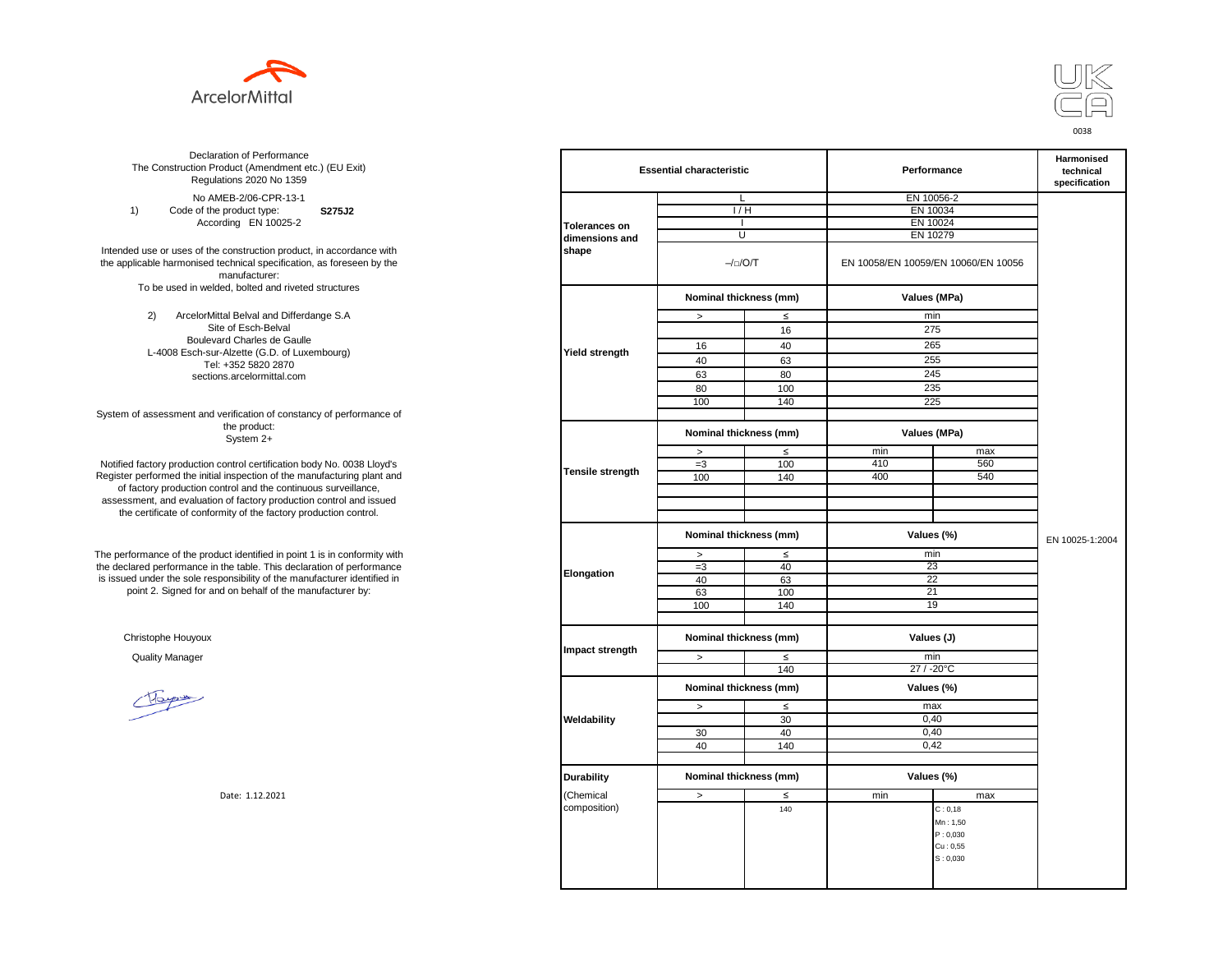



**S355JR**  No AMEB-2/07-CPR-13-1 1) Code of the product type: According EN 10025-2

Intended use or uses of the construction product, in accordance with the applicable harmonised technical specification, as foreseen by the manufacturer: To be used in welded, bolted and riveted structures

> 2) ArcelorMittal Belval and Differdange S.A Site of Esch-Belval Boulevard Charles de Gaulle L-4008 Esch-sur-Alzette (G.D. of Luxembourg) Tel: +352 5820 2870 sections.arcelormittal.com

System of assessment and verification of constancy of performance of the product: System 2+

Notified factory production control certification body No. 0038 Lloyd's Register performed the initial inspection of the manufacturing plant and of factory production control and the continuous surveillance, assessment, and evaluation of factory production control and issued the certificate of conformity of the factory production control.

The performance of the product identified in point 1 is in conformity with the declared performance in the table. This declaration of performance is issued under the sole responsibility of the manufacturer identified in point 2. Signed for and on behalf of the manufacturer by:

Christophe Houyoux

| ation of Performance<br>oduct (Amendment etc.) (EU Exit)<br>ations 2020 No 1359                         |                      | <b>Essential characteristic</b>      |                        |          | Performance                         |                 |  |
|---------------------------------------------------------------------------------------------------------|----------------------|--------------------------------------|------------------------|----------|-------------------------------------|-----------------|--|
| IEB-2/07-CPR-13-1                                                                                       |                      | L                                    |                        |          | EN 10056-2                          |                 |  |
| product type:<br><b>S355JR</b>                                                                          |                      | 1/H                                  |                        | EN 10034 |                                     |                 |  |
| rding EN 10025-2                                                                                        | <b>Tolerances on</b> |                                      |                        | EN 10024 |                                     |                 |  |
|                                                                                                         | dimensions and       | U                                    |                        |          | EN 10279                            |                 |  |
| construction product, in accordance with<br>echnical specification, as foreseen by the<br>manufacturer: | shape                |                                      | $-/-/O/T$              |          | EN 10058/EN 10059/EN 10060/EN 10056 |                 |  |
| ed, bolted and riveted structures                                                                       |                      |                                      | Nominal thickness (mm) |          | Values (MPa)                        |                 |  |
| tal Belval and Differdange S.A                                                                          |                      | $\, >$                               | $\leq$                 |          | min                                 |                 |  |
| e of Esch-Belval                                                                                        |                      |                                      | 16                     |          | 355                                 |                 |  |
| ard Charles de Gaulle                                                                                   |                      |                                      |                        |          | 345                                 |                 |  |
| -Alzette (G.D. of Luxembourg)                                                                           | Yield strength       | 16                                   | 40                     |          |                                     |                 |  |
| +352 5820 2870                                                                                          |                      | 40                                   | 63                     |          | 335                                 |                 |  |
| ns.arcelormittal.com                                                                                    |                      | 63                                   | 80                     |          | 325                                 |                 |  |
|                                                                                                         |                      | 80                                   | 100                    |          | 315                                 |                 |  |
|                                                                                                         |                      | 100                                  | 140                    |          | 295                                 |                 |  |
| verification of constancy of performance of                                                             |                      |                                      |                        |          |                                     |                 |  |
| the product:<br>System 2+                                                                               |                      | Nominal thickness (mm)               |                        |          | Values (MPa)                        |                 |  |
|                                                                                                         |                      | $\,$                                 | $\leq$                 | min      | max                                 |                 |  |
| control certification body No. 0038 Lloyd's                                                             |                      | $=3$                                 | 100                    | 470      | 630                                 |                 |  |
| inspection of the manufacturing plant and                                                               | Tensile strength     | 100                                  | 140                    | 450      | 600                                 |                 |  |
| ntrol and the continuous surveillance,                                                                  |                      |                                      |                        |          |                                     |                 |  |
| of factory production control and issued                                                                |                      |                                      |                        |          |                                     |                 |  |
| mity of the factory production control.                                                                 |                      |                                      |                        |          |                                     |                 |  |
|                                                                                                         |                      | Nominal thickness (mm)               |                        |          | Values (%)                          | EN 10025-1:2004 |  |
| uct identified in point 1 is in conformity with                                                         |                      | $\,$                                 | $\leq$                 |          | min                                 |                 |  |
| the table. This declaration of performance                                                              |                      | $=3$                                 | 40                     |          | 22                                  |                 |  |
| ponsibility of the manufacturer identified in                                                           | Elongation           | 40                                   | 63                     |          | 21                                  |                 |  |
| d on behalf of the manufacturer by:                                                                     |                      | 63                                   | 100                    |          | 20                                  |                 |  |
|                                                                                                         |                      | 100                                  | 140                    |          | 18                                  |                 |  |
|                                                                                                         |                      |                                      |                        |          |                                     |                 |  |
|                                                                                                         | Impact strength      | Nominal thickness (mm)<br>Values (J) |                        |          |                                     |                 |  |
|                                                                                                         |                      | $\, >$                               | $\leq$                 |          | min                                 |                 |  |
|                                                                                                         |                      |                                      | 140                    |          | 27 / 20°C                           |                 |  |
|                                                                                                         |                      | Nominal thickness (mm)               |                        |          | Values (%)                          |                 |  |
|                                                                                                         |                      | $\,>$                                | $\leq$                 |          | max                                 |                 |  |
|                                                                                                         | Weldability          |                                      | 30                     |          | 0,45                                |                 |  |
|                                                                                                         |                      | 30                                   | 40                     |          | 0,47                                |                 |  |
|                                                                                                         |                      | 40                                   | 140                    |          | 0,47                                |                 |  |
|                                                                                                         |                      |                                      |                        |          |                                     |                 |  |
|                                                                                                         | <b>Durability</b>    | Nominal thickness (mm)               |                        |          | Values (%)                          |                 |  |
| Date: 1.12.2021                                                                                         | (Chemical            | $\,>$                                | $\leq$                 | min      | max                                 |                 |  |
|                                                                                                         | composition)         |                                      | 140                    |          | C: 0, 24                            |                 |  |
|                                                                                                         |                      |                                      |                        |          | Si: 0,55                            |                 |  |
|                                                                                                         |                      |                                      |                        |          | Mn: 1,60                            |                 |  |
|                                                                                                         |                      |                                      |                        |          | P: 0,040                            |                 |  |
|                                                                                                         |                      |                                      |                        |          | Cu: 0.55                            |                 |  |
|                                                                                                         |                      |                                      |                        |          | S: 0,040                            |                 |  |
|                                                                                                         |                      |                                      |                        |          | N: 0,012                            |                 |  |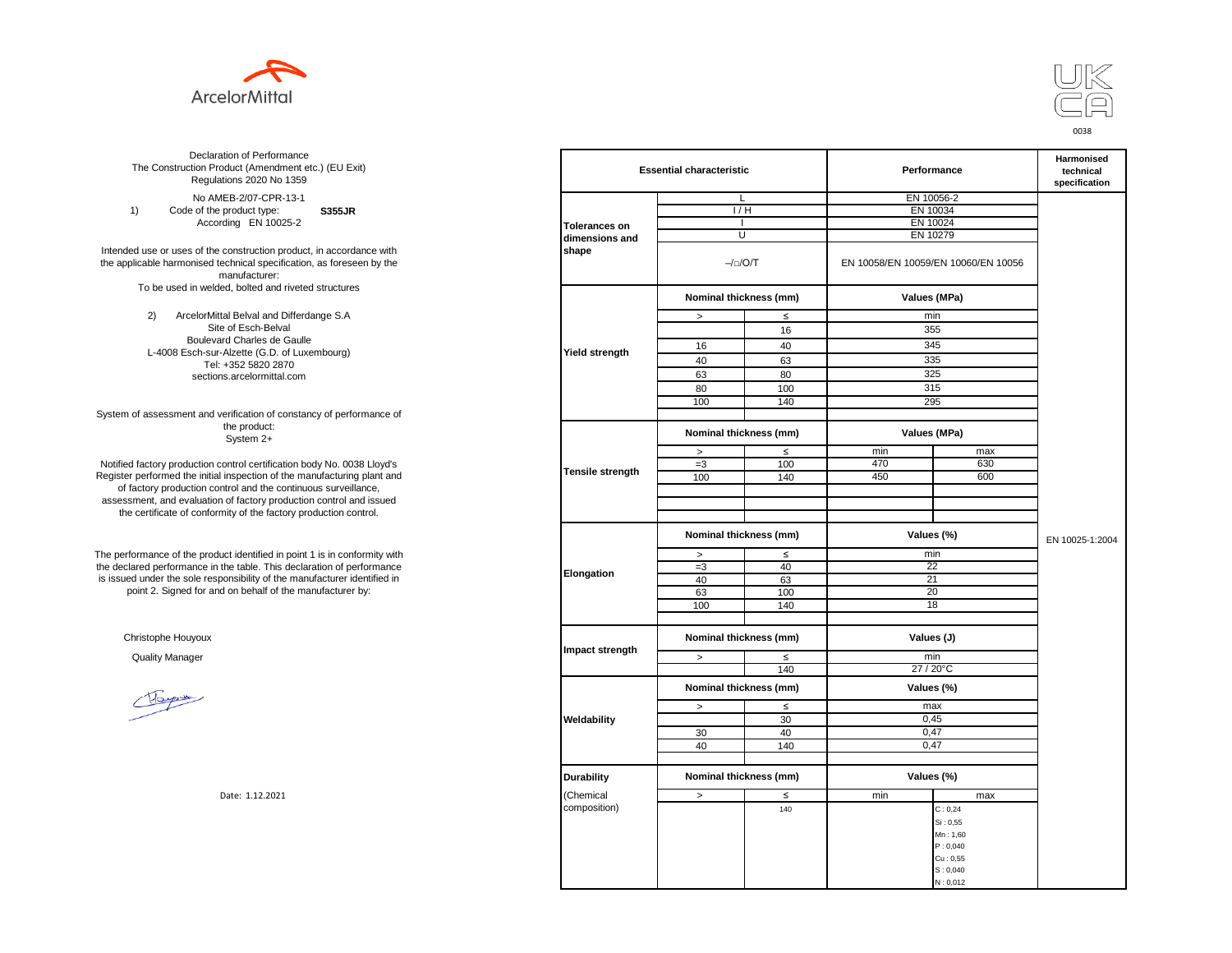



**S355J0**  No AMEB-2/08-CPR-13-1 1) Code of the product type: According EN 10025-2

Intended use or uses of the construction product, in accordance with the applicable harmonised technical specification, as foreseen by the manufacturer: To be used in welded, bolted and riveted structures

> 2) ArcelorMittal Belval and Differdange S.A Site of Esch-Belval Boulevard Charles de Gaulle L-4008 Esch-sur-Alzette (G.D. of Luxembourg) Tel: +352 5820 2870 sections.arcelormittal.com

System of assessment and verification of constancy of performance of the product: System 2+

Notified factory production control certification body No. 0038 Lloyd's Register performed the initial inspection of the manufacturing plant and of factory production control and the continuous surveillance, assessment, and evaluation of factory production control and issued the certificate of conformity of the factory production control.

The performance of the product identified in point 1 is in conformity with the declared performance in the table. This declaration of performance is issued under the sole responsibility of the manufacturer identified in point 2. Signed for and on behalf of the manufacturer by:

Christophe Houyoux

| ation of Performance<br>oduct (Amendment etc.) (EU Exit)<br>ations 2020 No 1359                         |                         | <b>Essential characteristic</b> |               | Performance                         | Harmonised<br>technical<br>specification |                 |
|---------------------------------------------------------------------------------------------------------|-------------------------|---------------------------------|---------------|-------------------------------------|------------------------------------------|-----------------|
| IEB-2/08-CPR-13-1                                                                                       |                         | L                               |               |                                     | EN 10056-2                               |                 |
| product type:<br>S355J0                                                                                 |                         | 1/H                             |               | EN 10034                            |                                          |                 |
| rding EN 10025-2                                                                                        | <b>Tolerances on</b>    | $\mathbf{I}$                    |               | EN 10024                            |                                          |                 |
|                                                                                                         | dimensions and          | U                               |               | EN 10279                            |                                          |                 |
| construction product, in accordance with<br>echnical specification, as foreseen by the<br>manufacturer: | shape                   | $-/-/O/T$                       |               | EN 10058/EN 10059/EN 10060/EN 10056 |                                          |                 |
| ed, bolted and riveted structures                                                                       |                         | Nominal thickness (mm)          |               |                                     | Values (MPa)                             |                 |
| tal Belval and Differdange S.A                                                                          |                         | $\, >$                          | $\leq$        |                                     | min                                      |                 |
| e of Esch-Belval                                                                                        |                         |                                 | 16            |                                     | 355                                      |                 |
| ard Charles de Gaulle                                                                                   |                         | 16                              | 40            |                                     | 345                                      |                 |
| -Alzette (G.D. of Luxembourg)                                                                           | <b>Yield strength</b>   |                                 |               |                                     | 335                                      |                 |
| +352 5820 2870                                                                                          |                         | 40                              | 63            |                                     |                                          |                 |
| ns.arcelormittal.com                                                                                    |                         | 63                              | 80            |                                     | 325                                      |                 |
|                                                                                                         |                         | 80                              | 100           |                                     | 315                                      |                 |
|                                                                                                         |                         | 100                             | 140           |                                     | 295                                      |                 |
| verification of constancy of performance of<br>the product:                                             |                         | Nominal thickness (mm)          |               |                                     | Values (MPa)                             |                 |
| System 2+                                                                                               |                         |                                 |               |                                     |                                          |                 |
| control certification body No. 0038 Lloyd's                                                             |                         | $\, >$<br>$=3$                  | $\leq$<br>100 | min<br>470                          | max<br>630                               |                 |
| inspection of the manufacturing plant and                                                               | <b>Tensile strength</b> | 100                             | 140           | 450                                 | 600                                      |                 |
| ntrol and the continuous surveillance,                                                                  |                         |                                 |               |                                     |                                          |                 |
| of factory production control and issued                                                                |                         |                                 |               |                                     |                                          |                 |
| mity of the factory production control.                                                                 |                         |                                 |               |                                     |                                          |                 |
|                                                                                                         |                         | Nominal thickness (mm)          |               |                                     | Values (%)                               | EN 10025-1:2004 |
|                                                                                                         |                         |                                 |               |                                     |                                          |                 |
| uct identified in point 1 is in conformity with<br>the table. This declaration of performance           |                         | $\, >$                          | $\leq$<br>40  |                                     | min<br>22                                |                 |
| ponsibility of the manufacturer identified in                                                           | Elongation              | $=3$<br>40                      |               |                                     | 21                                       |                 |
| d on behalf of the manufacturer by:                                                                     |                         | 63                              | 63            |                                     | 20                                       |                 |
|                                                                                                         |                         | 100                             | 100<br>140    |                                     | 18                                       |                 |
|                                                                                                         |                         |                                 |               |                                     |                                          |                 |
|                                                                                                         |                         | Nominal thickness (mm)          |               | Values (J)                          |                                          |                 |
|                                                                                                         | Impact strength         | $\geq$                          | $\leq$        |                                     | min                                      |                 |
|                                                                                                         |                         |                                 | 140           |                                     | 27 / 0°C                                 |                 |
|                                                                                                         |                         | Nominal thickness (mm)          |               |                                     | Values (%)                               |                 |
|                                                                                                         |                         | $\,>$                           | $\leq$        |                                     | max                                      |                 |
|                                                                                                         | Weldability             |                                 | 30            |                                     | 0,45                                     |                 |
|                                                                                                         |                         | 30                              | 40            |                                     | 0,47                                     |                 |
|                                                                                                         |                         | 40                              | 140           |                                     | 0,47                                     |                 |
|                                                                                                         |                         |                                 |               |                                     |                                          |                 |
|                                                                                                         | <b>Durability</b>       | Nominal thickness (mm)          |               |                                     | Values (%)                               |                 |
| Date: 1.12.2021                                                                                         | (Chemical               | $\,>$                           | ≤             | min                                 | max                                      |                 |
|                                                                                                         | composition)            |                                 | 140           |                                     | $C: 0, 20 - 0, 22$                       |                 |
|                                                                                                         |                         |                                 |               |                                     | Si: 0,55                                 |                 |
|                                                                                                         |                         |                                 |               |                                     | Mn: 1,60                                 |                 |
|                                                                                                         |                         |                                 |               |                                     | P: 0,035                                 |                 |
|                                                                                                         |                         |                                 |               |                                     | Cu: 0,55                                 |                 |
|                                                                                                         |                         |                                 |               |                                     | S: 0,035                                 |                 |
|                                                                                                         |                         |                                 |               |                                     | N: 0,012                                 |                 |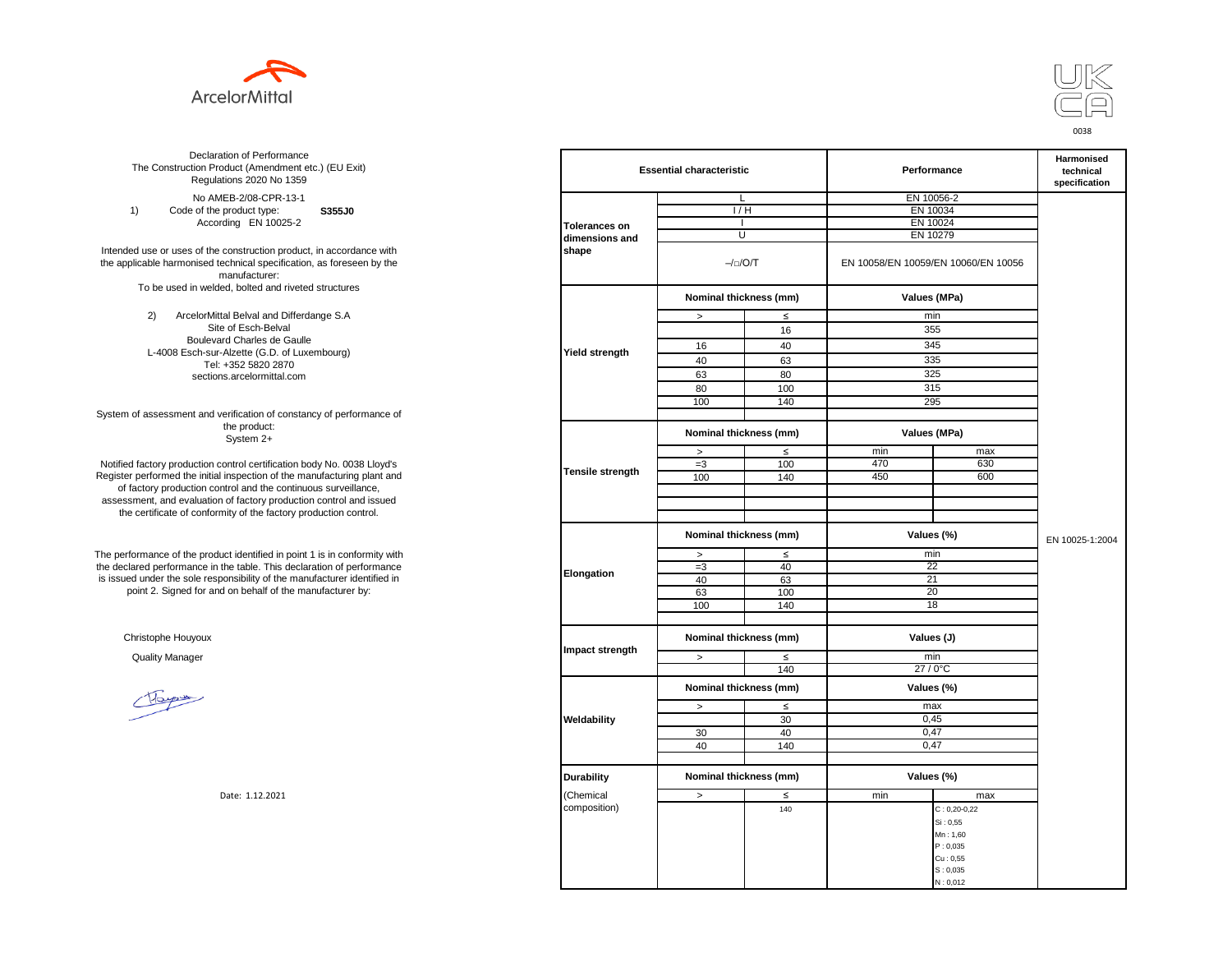



**S355J2**  No AMEB-2/09-CPR-13-1 1) Code of the product type: According EN 10025-2

Intended use or uses of the construction product, in accordance with the applicable harmonised technical specification, as foreseen by the manufacturer: To be used in welded, bolted and riveted structures

> 2) ArcelorMittal Belval and Differdange S.A Site of Esch-Belval Boulevard Charles de Gaulle L-4008 Esch-sur-Alzette (G.D. of Luxembourg) Tel: +352 5820 2870 sections.arcelormittal.com

System of assessment and verification of constancy of performance of the product: System 2+

Notified factory production control certification body No. 0038 Lloyd's Register performed the initial inspection of the manufacturing plant and of factory production control and the continuous surveillance, assessment, and evaluation of factory production control and issued the certificate of conformity of the factory production control.

The performance of the product identified in point 1 is in conformity with the declared performance in the table. This declaration of performance is issued under the sole responsibility of the manufacturer identified in point 2. Signed for and on behalf of the manufacturer by:

Christophe Houyoux

| ation of Performance<br>oduct (Amendment etc.) (EU Exit)<br>ations 2020 No 1359                         |                      | <b>Essential characteristic</b>      |           |          | Performance                         |                 |  |
|---------------------------------------------------------------------------------------------------------|----------------------|--------------------------------------|-----------|----------|-------------------------------------|-----------------|--|
| IEB-2/09-CPR-13-1                                                                                       |                      | L                                    |           |          | EN 10056-2                          |                 |  |
| product type:<br>S355J2                                                                                 |                      | 1/H                                  |           | EN 10034 |                                     |                 |  |
| rding EN 10025-2                                                                                        | <b>Tolerances on</b> |                                      |           | EN 10024 |                                     |                 |  |
|                                                                                                         | dimensions and       | U                                    |           | EN 10279 |                                     |                 |  |
| construction product, in accordance with<br>echnical specification, as foreseen by the<br>manufacturer: | shape                |                                      | $-/-/O/T$ |          | EN 10058/EN 10059/EN 10060/EN 10056 |                 |  |
| ed, bolted and riveted structures                                                                       |                      | Nominal thickness (mm)               |           |          | Values (MPa)                        |                 |  |
| tal Belval and Differdange S.A                                                                          |                      | $\, >$                               | $\leq$    |          | min                                 |                 |  |
| e of Esch-Belval                                                                                        |                      |                                      | 16        |          | 355                                 |                 |  |
| ard Charles de Gaulle                                                                                   |                      |                                      |           |          | 345                                 |                 |  |
| -Alzette (G.D. of Luxembourg)                                                                           | Yield strength       | 16                                   | 40        |          |                                     |                 |  |
| +352 5820 2870                                                                                          |                      | 40                                   | 63        |          | 335                                 |                 |  |
| ns.arcelormittal.com                                                                                    |                      | 63                                   | 80        |          | 325                                 |                 |  |
|                                                                                                         |                      | 80                                   | 100       |          | 315                                 |                 |  |
|                                                                                                         |                      | 100                                  | 140       |          | 295                                 |                 |  |
| verification of constancy of performance of                                                             |                      |                                      |           |          |                                     |                 |  |
| the product:<br>System 2+                                                                               |                      | Nominal thickness (mm)               |           |          | Values (MPa)                        |                 |  |
|                                                                                                         |                      | $\,$                                 | $\leq$    | min      | max                                 |                 |  |
| control certification body No. 0038 Lloyd's                                                             |                      | $=3$                                 | 100       | 470      | 630                                 |                 |  |
| inspection of the manufacturing plant and                                                               | Tensile strength     | 100                                  | 140       | 450      | 600                                 |                 |  |
| ntrol and the continuous surveillance,                                                                  |                      |                                      |           |          |                                     |                 |  |
| of factory production control and issued                                                                |                      |                                      |           |          |                                     |                 |  |
| mity of the factory production control.                                                                 |                      |                                      |           |          |                                     |                 |  |
|                                                                                                         |                      | Nominal thickness (mm)               |           |          | Values (%)                          | EN 10025-1:2004 |  |
| uct identified in point 1 is in conformity with                                                         |                      | $\,$                                 | $\leq$    |          | min                                 |                 |  |
| the table. This declaration of performance                                                              |                      | $=3$                                 | 40        |          | 22                                  |                 |  |
| ponsibility of the manufacturer identified in                                                           | Elongation           | 40                                   | 63        |          | 21                                  |                 |  |
| d on behalf of the manufacturer by:                                                                     |                      | 63                                   | 100       |          | 20                                  |                 |  |
|                                                                                                         |                      | 100                                  | 140       |          | 18                                  |                 |  |
|                                                                                                         |                      |                                      |           |          |                                     |                 |  |
|                                                                                                         |                      | Nominal thickness (mm)<br>Values (J) |           |          |                                     |                 |  |
|                                                                                                         | Impact strength      | $\, >$                               | $\leq$    |          | min                                 |                 |  |
|                                                                                                         |                      |                                      | 140       |          | 27 / -20°C                          |                 |  |
|                                                                                                         |                      | Nominal thickness (mm)               |           |          | Values (%)                          |                 |  |
|                                                                                                         |                      | $\,>$                                | $\leq$    |          | max                                 |                 |  |
|                                                                                                         | Weldability          |                                      | 30        |          | 0,45                                |                 |  |
|                                                                                                         |                      | 30                                   | 40        |          | 0,47                                |                 |  |
|                                                                                                         |                      | 40                                   | 140       |          | 0,47                                |                 |  |
|                                                                                                         |                      |                                      |           |          |                                     |                 |  |
|                                                                                                         | <b>Durability</b>    | Nominal thickness (mm)               |           |          | Values (%)                          |                 |  |
| Date: 1.12.2021                                                                                         | (Chemical            | $\,>$                                | $\leq$    | min      | max                                 |                 |  |
|                                                                                                         | composition)         |                                      | 140       |          | $C: 0, 20 - 0, 22$                  |                 |  |
|                                                                                                         |                      |                                      |           |          | Si: 0,55                            |                 |  |
|                                                                                                         |                      |                                      |           |          | Mn: 1,60                            |                 |  |
|                                                                                                         |                      |                                      |           |          | Cu: 0,55                            |                 |  |
|                                                                                                         |                      |                                      |           |          | S: 0,030                            |                 |  |
|                                                                                                         |                      |                                      |           |          | P: 0,030                            |                 |  |
|                                                                                                         |                      |                                      |           |          |                                     |                 |  |
|                                                                                                         |                      |                                      |           |          |                                     |                 |  |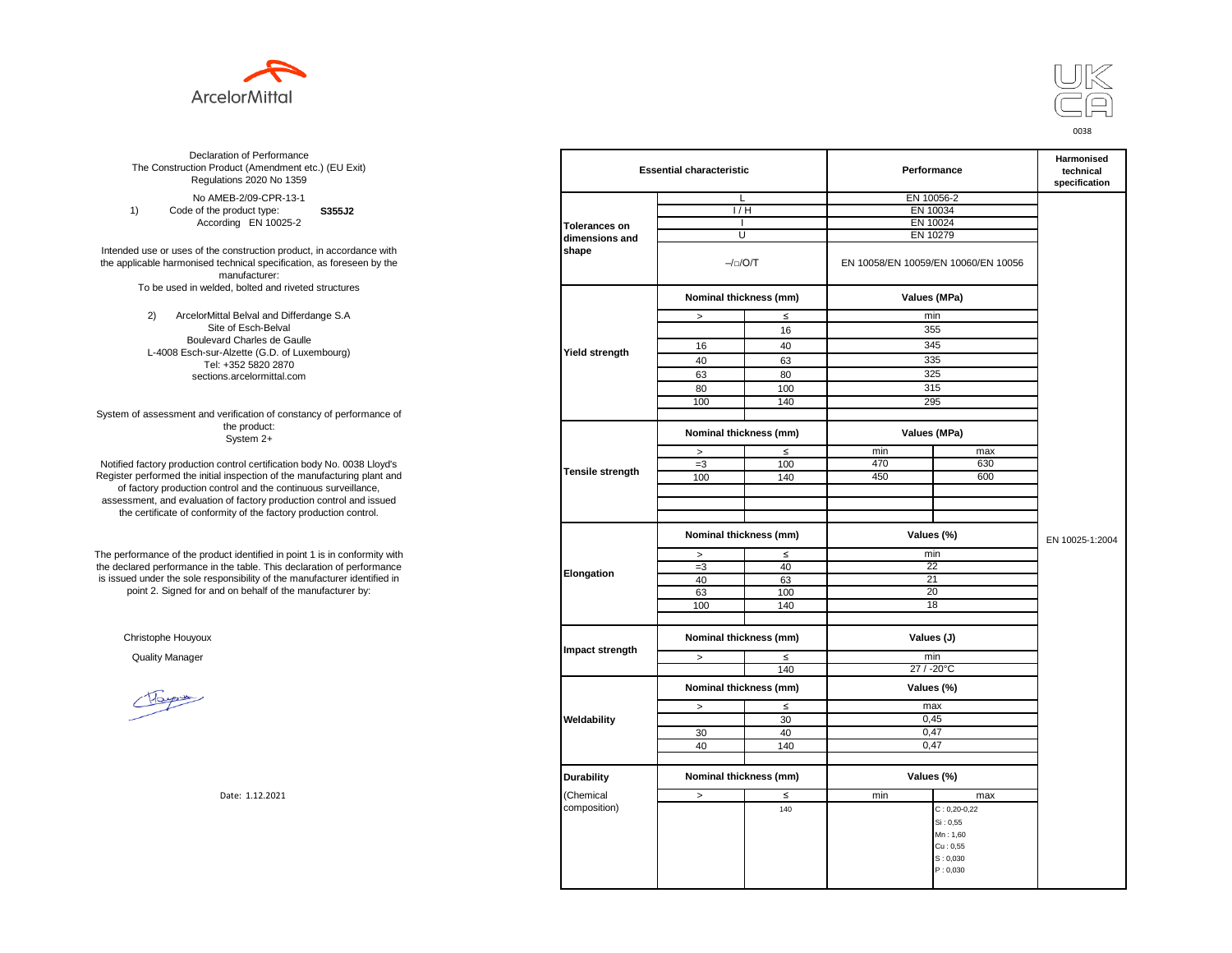



**S355K2**  No AMEB-2/10-CPR-13-1 1) Code of the product type: According EN 10025-2

Intended use or uses of the construction product, in accordance with the applicable harmonised technical specification, as foreseen by the manufacturer: To be used in welded, bolted and riveted structures

> 2) ArcelorMittal Belval and Differdange S.A Site of Esch-Belval Boulevard Charles de Gaulle L-4008 Esch-sur-Alzette (G.D. of Luxembourg) Tel: +352 5820 2870 sections.arcelormittal.com

System of assessment and verification of constancy of performance of the product: System 2+

Notified factory production control certification body No. 0038 Lloyd's Register performed the initial inspection of the manufacturing plant and of factory production control and the continuous surveillance, assessment, and evaluation of factory production control and issued the certificate of conformity of the factory production control.

The performance of the product identified in point 1 is in conformity with the declared performance in the table. This declaration of performance is issued under the sole responsibility of the manufacturer identified in point 2. Signed for and on behalf of the manufacturer by:

Christophe Houyoux

| ation of Performance<br>oduct (Amendment etc.) (EU Exit)<br>ations 2020 No 1359                         |                         |                                      | <b>Essential characteristic</b> |                                     | Performance        |                 |
|---------------------------------------------------------------------------------------------------------|-------------------------|--------------------------------------|---------------------------------|-------------------------------------|--------------------|-----------------|
| IEB-2/10-CPR-13-1                                                                                       |                         | L                                    |                                 |                                     | EN 10056-2         |                 |
| product type:<br>S355K2                                                                                 |                         | 1/H                                  |                                 | EN 10034                            |                    |                 |
| rding EN 10025-2                                                                                        | <b>Tolerances on</b>    | $\mathbf{I}$                         |                                 |                                     | EN 10024           |                 |
|                                                                                                         | dimensions and          | U                                    |                                 | EN 10279                            |                    |                 |
| construction product, in accordance with<br>echnical specification, as foreseen by the<br>manufacturer: | shape                   | $-/-/O/T$                            |                                 | EN 10058/EN 10059/EN 10060/EN 10056 |                    |                 |
| ed, bolted and riveted structures                                                                       |                         | Nominal thickness (mm)               |                                 |                                     | Values (MPa)       |                 |
| tal Belval and Differdange S.A                                                                          |                         | $\, >$                               | $\leq$                          |                                     | min                |                 |
| e of Esch-Belval                                                                                        |                         |                                      | 16                              |                                     | 355                |                 |
| ard Charles de Gaulle                                                                                   |                         |                                      |                                 |                                     | 345                |                 |
| -Alzette (G.D. of Luxembourg)                                                                           | <b>Yield strength</b>   | 16                                   | 40                              |                                     |                    |                 |
| +352 5820 2870                                                                                          |                         | 40                                   | 63                              |                                     | 335                |                 |
| ns.arcelormittal.com                                                                                    |                         | 63                                   | 80                              |                                     | 325                |                 |
|                                                                                                         |                         | 80                                   | 100                             |                                     | 315                |                 |
|                                                                                                         |                         | 100                                  | 140                             |                                     | 295                |                 |
| verification of constancy of performance of                                                             |                         |                                      |                                 |                                     |                    |                 |
| the product:<br>System 2+                                                                               |                         | Nominal thickness (mm)               |                                 |                                     | Values (MPa)       |                 |
|                                                                                                         |                         | $\, >$                               | $\leq$                          | min                                 | max                |                 |
| control certification body No. 0038 Lloyd's                                                             |                         | $=3$                                 | 100                             | 470                                 | 630                |                 |
| inspection of the manufacturing plant and                                                               | <b>Tensile strength</b> | 100                                  | 140                             | 450                                 | 600                |                 |
| ntrol and the continuous surveillance,                                                                  |                         |                                      |                                 |                                     |                    |                 |
| of factory production control and issued                                                                |                         |                                      |                                 |                                     |                    |                 |
| mity of the factory production control.                                                                 |                         |                                      |                                 |                                     |                    |                 |
|                                                                                                         |                         | Nominal thickness (mm)               |                                 |                                     | Values (%)         | EN 10025-1:2004 |
| uct identified in point 1 is in conformity with                                                         |                         | $\, >$                               | $\leq$                          |                                     | min                |                 |
| the table. This declaration of performance                                                              |                         | $=3$                                 | 40                              |                                     | 22                 |                 |
| ponsibility of the manufacturer identified in                                                           | Elongation              | 40                                   | 63                              |                                     | 21                 |                 |
| d on behalf of the manufacturer by:                                                                     |                         | 63                                   | 100                             |                                     | 20                 |                 |
|                                                                                                         |                         | 100                                  | 140                             |                                     | 18                 |                 |
|                                                                                                         |                         |                                      |                                 |                                     |                    |                 |
|                                                                                                         |                         | Nominal thickness (mm)<br>Values (J) |                                 |                                     |                    |                 |
|                                                                                                         | Impact strength         | $\geq$                               | $\leq$                          |                                     | min                |                 |
|                                                                                                         |                         |                                      | 140                             |                                     | 40 / -20°C         |                 |
|                                                                                                         |                         | Nominal thickness (mm)               |                                 |                                     | Values (%)         |                 |
|                                                                                                         |                         | $\,>$                                | $\leq$                          |                                     | max                |                 |
|                                                                                                         | Weldability             |                                      | 30                              |                                     | 0,45               |                 |
|                                                                                                         |                         | 30                                   | 40                              |                                     | 0,47               |                 |
|                                                                                                         |                         | 40                                   | 140                             |                                     | 0,47               |                 |
|                                                                                                         |                         |                                      |                                 |                                     |                    |                 |
|                                                                                                         | <b>Durability</b>       | Nominal thickness (mm)               |                                 |                                     | Values (%)         |                 |
| Date: 1.12.2021                                                                                         | (Chemical               | $\,>$                                | ≤                               | min                                 | max                |                 |
|                                                                                                         | composition)            |                                      | 140                             |                                     | $C: 0, 20 - 0, 22$ |                 |
|                                                                                                         |                         |                                      |                                 |                                     | Si: 0,55           |                 |
|                                                                                                         |                         |                                      |                                 |                                     | Mn: 1,60           |                 |
|                                                                                                         |                         |                                      |                                 |                                     | Cu: 0,55           |                 |
|                                                                                                         |                         |                                      |                                 |                                     | S: 0,030           |                 |
|                                                                                                         |                         |                                      |                                 |                                     | P: 0,030           |                 |
|                                                                                                         |                         |                                      |                                 |                                     |                    |                 |
|                                                                                                         |                         |                                      |                                 |                                     |                    |                 |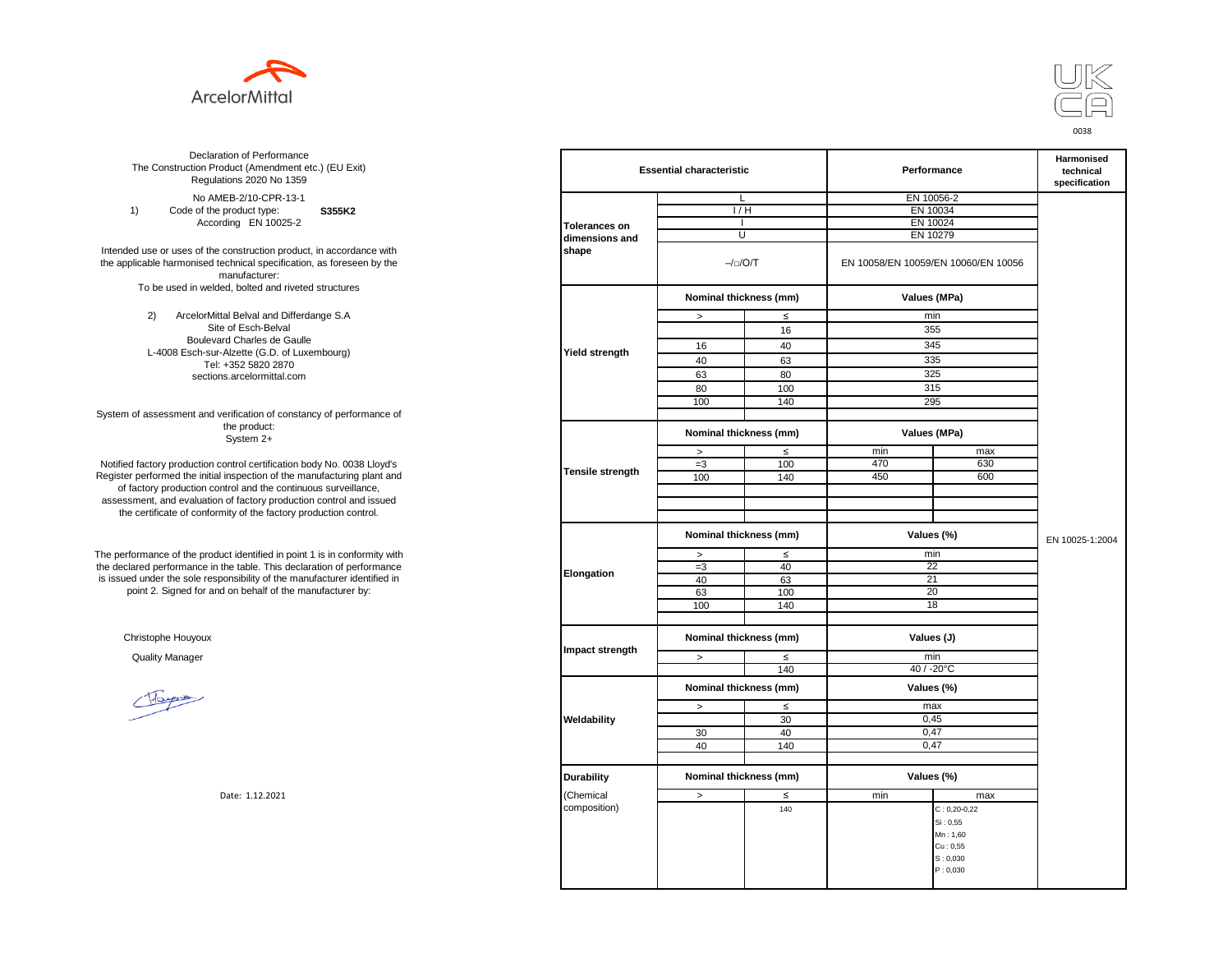



**S460JR** No AMEB-2/12-CPR-20-1 1) Code of the product type: According EN 10025-2

Intended use or uses of the construction product, in accordance with the applicable harmonised technical specification, as foreseen by the manufacturer: To be used in welded, bolted and riveted structures

> 2) ArcelorMittal Belval and Differdange S.A Site of Esch-Belval Boulevard Charles de Gaulle L-4008 Esch-sur-Alzette (G.D. of Luxembourg) Tel: +352 5820 2870 sections.arcelormittal.com

System of assessment and verification of constancy of performance of the product: System 2+

Notified factory production control certification body No. 0038 Lloyd's Register performed the initial inspection of the manufacturing plant and of factory production control and the continuous surveillance, assessment, and evaluation of factory production control and issued the certificate of conformity of the factory production control.

The performance of the product identified in point 1 is in conformity with the declared performance in the table. This declaration of performance is issued under the sole responsibility of the manufacturer identified in point 2. Signed for and on behalf of the manufacturer by:

Christophe Houyoux

| ation of Performance<br>oduct (Amendment etc.) (EU Exit)<br>ations 2020 No 1359                         |                         | <b>Essential characteristic</b>      |           |          | Performance                         |                 |  |
|---------------------------------------------------------------------------------------------------------|-------------------------|--------------------------------------|-----------|----------|-------------------------------------|-----------------|--|
| IEB-2/12-CPR-20-1                                                                                       |                         | L                                    |           |          | EN 10056-2                          |                 |  |
| product type:<br><b>S460JR</b>                                                                          |                         | 1/H                                  |           | EN 10034 |                                     |                 |  |
| rding EN 10025-2                                                                                        | <b>Tolerances on</b>    | $\mathbf{I}$                         |           | EN 10024 |                                     |                 |  |
|                                                                                                         | dimensions and          | U                                    |           | EN 10279 |                                     |                 |  |
| construction product, in accordance with<br>echnical specification, as foreseen by the<br>manufacturer: | shape                   |                                      | $-/-/O/T$ |          | EN 10058/EN 10059/EN 10060/EN 10056 |                 |  |
| ed, bolted and riveted structures                                                                       |                         | Nominal thickness (mm)               |           |          | Values (MPa)                        |                 |  |
| tal Belval and Differdange S.A                                                                          |                         | $\, >$                               | $\leq$    |          | min                                 |                 |  |
| e of Esch-Belval                                                                                        |                         |                                      | 16        |          | 460                                 |                 |  |
| ard Charles de Gaulle                                                                                   |                         | 16                                   | 40        |          | 440                                 |                 |  |
| -Alzette (G.D. of Luxembourg)                                                                           | <b>Yield strength</b>   |                                      |           |          |                                     |                 |  |
| +352 5820 2870                                                                                          |                         | 40                                   | 63        |          | 420                                 |                 |  |
| ns.arcelormittal.com                                                                                    |                         | 63                                   | 80        |          | 400                                 |                 |  |
|                                                                                                         |                         | 80                                   | 100       |          | 390                                 |                 |  |
|                                                                                                         |                         | 100                                  | 140       |          | 390                                 |                 |  |
| verification of constancy of performance of                                                             |                         |                                      |           |          |                                     |                 |  |
| the product:<br>System 2+                                                                               |                         | Nominal thickness (mm)               |           |          | Values (MPa)                        |                 |  |
|                                                                                                         |                         | $\, >$                               | $\leq$    | min      | max                                 |                 |  |
| control certification body No. 0038 Lloyd's                                                             |                         | $=3$                                 | 100       | 550      | 720                                 |                 |  |
| inspection of the manufacturing plant and                                                               | <b>Tensile strength</b> | 100                                  | 140       | 530      | 700                                 |                 |  |
| ntrol and the continuous surveillance,                                                                  |                         |                                      |           |          |                                     |                 |  |
| of factory production control and issued                                                                |                         |                                      |           |          |                                     |                 |  |
| mity of the factory production control.                                                                 |                         |                                      |           |          |                                     |                 |  |
|                                                                                                         |                         | Nominal thickness (mm)               |           |          | Values (%)                          | EN 10025-1:2004 |  |
| uct identified in point 1 is in conformity with                                                         |                         | $\, >$                               | $\leq$    |          | min                                 |                 |  |
| the table. This declaration of performance                                                              |                         | $=3$                                 | 40        |          | 17                                  |                 |  |
| ponsibility of the manufacturer identified in                                                           | Elongation              | 40                                   | 63        |          | 17                                  |                 |  |
| d on behalf of the manufacturer by:                                                                     |                         | 63                                   | 100       |          | 17                                  |                 |  |
|                                                                                                         |                         | 100                                  | 140       |          | 17                                  |                 |  |
|                                                                                                         |                         |                                      |           |          |                                     |                 |  |
|                                                                                                         |                         | Nominal thickness (mm)<br>Values (J) |           |          |                                     |                 |  |
|                                                                                                         | Impact strength         | $\geq$                               | $\leq$    |          | min                                 |                 |  |
|                                                                                                         |                         |                                      | 140       |          | 27 / 20°C                           |                 |  |
|                                                                                                         |                         | Nominal thickness (mm)               |           |          | Values (%)                          |                 |  |
|                                                                                                         |                         | $\,>$                                | $\leq$    |          | max                                 |                 |  |
|                                                                                                         | Weldability             |                                      | 30        |          | 0,47                                |                 |  |
|                                                                                                         |                         | 30                                   | 40        |          | 0,49                                |                 |  |
|                                                                                                         |                         | 40                                   | 140       |          | 0,49                                |                 |  |
|                                                                                                         |                         |                                      |           |          |                                     |                 |  |
|                                                                                                         | <b>Durability</b>       | Nominal thickness (mm)               |           |          | Values (%)                          |                 |  |
| Date: 1.12.2021                                                                                         | (Chemical               | $\,>$                                | ≤         | min      | max                                 |                 |  |
|                                                                                                         | composition)            |                                      | 140       |          | $C: 0, 20 - 0, 22$                  |                 |  |
|                                                                                                         |                         |                                      |           |          | Si: 0,55                            |                 |  |
|                                                                                                         |                         |                                      |           |          | Mn: 1,70                            |                 |  |
|                                                                                                         |                         |                                      |           |          | P: 0,035                            |                 |  |
|                                                                                                         |                         |                                      |           |          | Cu: 0.55                            |                 |  |
|                                                                                                         |                         |                                      |           |          | S: 0,035                            |                 |  |
|                                                                                                         |                         |                                      |           |          | N: 0,025                            |                 |  |
|                                                                                                         |                         |                                      |           |          |                                     |                 |  |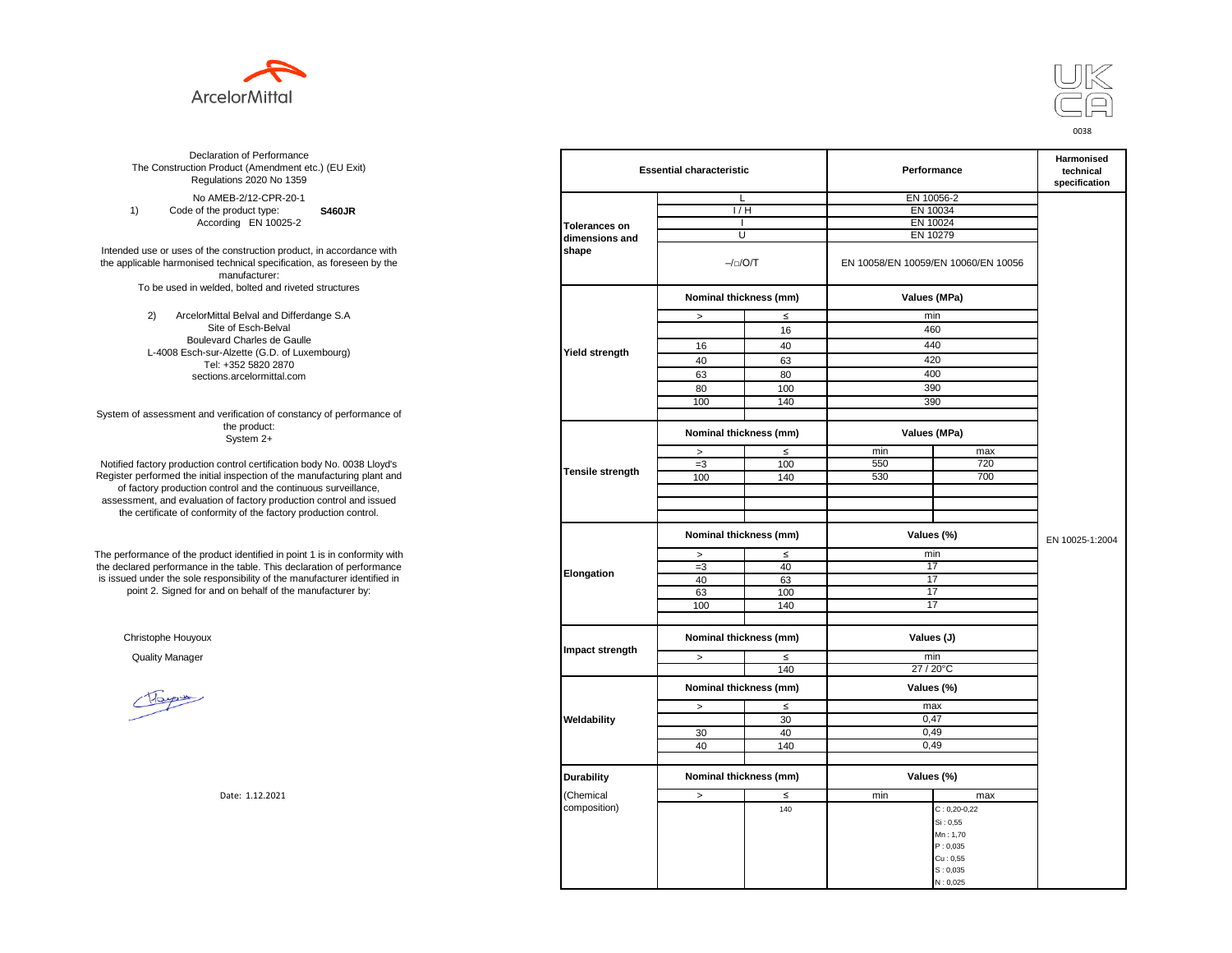



**S460J0** No AMEB-2/13-CPR-20-1 1) Code of the product type: According EN 10025-2

Intended use or uses of the construction product, in accordance with the applicable harmonised technical specification, as foreseen by the manufacturer: To be used in welded, bolted and riveted structures

> 2) ArcelorMittal Belval and Differdange S.A Site of Esch-Belval Boulevard Charles de Gaulle L-4008 Esch-sur-Alzette (G.D. of Luxembourg) Tel: +352 5820 2870 sections.arcelormittal.com

System of assessment and verification of constancy of performance of the product: System 2+

Notified factory production control certification body No. 0038 Lloyd's Register performed the initial inspection of the manufacturing plant and of factory production control and the continuous surveillance, assessment, and evaluation of factory production control and issued the certificate of conformity of the factory production control.

The performance of the product identified in point 1 is in conformity with the declared performance in the table. This declaration of performance is issued under the sole responsibility of the manufacturer identified in point 2. Signed for and on behalf of the manufacturer by:

Christophe Houyoux

| ation of Performance<br>oduct (Amendment etc.) (EU Exit)<br>ations 2020 No 1359                         |                         | <b>Essential characteristic</b>      |        |                                     | Performance        |                 |  |
|---------------------------------------------------------------------------------------------------------|-------------------------|--------------------------------------|--------|-------------------------------------|--------------------|-----------------|--|
| IEB-2/13-CPR-20-1                                                                                       |                         | L                                    |        |                                     | EN 10056-2         |                 |  |
| product type:<br>S460J0                                                                                 |                         | 1/H                                  |        | EN 10034                            |                    |                 |  |
| rding EN 10025-2                                                                                        | <b>Tolerances on</b>    | $\mathbf{I}$                         |        | EN 10024                            |                    |                 |  |
|                                                                                                         | dimensions and          | U                                    |        | EN 10279                            |                    |                 |  |
| construction product, in accordance with<br>echnical specification, as foreseen by the<br>manufacturer: | shape                   | $-/-/O/T$                            |        | EN 10058/EN 10059/EN 10060/EN 10056 |                    |                 |  |
| ed, bolted and riveted structures                                                                       |                         | Nominal thickness (mm)               |        |                                     | Values (MPa)       |                 |  |
| tal Belval and Differdange S.A                                                                          |                         | $\, >$                               | $\leq$ |                                     | min                |                 |  |
| e of Esch-Belval                                                                                        |                         |                                      | 16     |                                     | 460                |                 |  |
| ard Charles de Gaulle                                                                                   |                         | 16                                   | 40     |                                     | 440                |                 |  |
| -Alzette (G.D. of Luxembourg)                                                                           | <b>Yield strength</b>   |                                      |        |                                     |                    |                 |  |
| +352 5820 2870                                                                                          |                         | 40                                   | 63     |                                     | 420                |                 |  |
| ns.arcelormittal.com                                                                                    |                         | 63                                   | 80     |                                     | 400                |                 |  |
|                                                                                                         |                         | 80                                   | 100    |                                     | 390                |                 |  |
|                                                                                                         |                         | 100                                  | 140    |                                     | 390                |                 |  |
| verification of constancy of performance of                                                             |                         |                                      |        |                                     |                    |                 |  |
| the product:<br>System 2+                                                                               |                         | Nominal thickness (mm)               |        |                                     | Values (MPa)       |                 |  |
|                                                                                                         |                         | $\, >$                               | $\leq$ | min                                 | max                |                 |  |
| control certification body No. 0038 Lloyd's                                                             |                         | $=3$                                 | 100    | 550                                 | 720                |                 |  |
| inspection of the manufacturing plant and                                                               | <b>Tensile strength</b> | 100                                  | 140    | 530                                 | 700                |                 |  |
| ntrol and the continuous surveillance,                                                                  |                         |                                      |        |                                     |                    |                 |  |
| of factory production control and issued                                                                |                         |                                      |        |                                     |                    |                 |  |
| mity of the factory production control.                                                                 |                         |                                      |        |                                     |                    |                 |  |
|                                                                                                         |                         | Nominal thickness (mm)               |        |                                     | Values (%)         | EN 10025-1:2004 |  |
| uct identified in point 1 is in conformity with                                                         |                         | $\, >$                               | $\leq$ |                                     | min                |                 |  |
| the table. This declaration of performance                                                              |                         | $=3$                                 | 40     |                                     | 17                 |                 |  |
| ponsibility of the manufacturer identified in                                                           | Elongation              | 40                                   | 63     |                                     | 17                 |                 |  |
| d on behalf of the manufacturer by:                                                                     |                         | 63                                   | 100    |                                     | 17                 |                 |  |
|                                                                                                         |                         | 100                                  | 140    |                                     | 17                 |                 |  |
|                                                                                                         |                         |                                      |        |                                     |                    |                 |  |
|                                                                                                         |                         | Nominal thickness (mm)<br>Values (J) |        |                                     |                    |                 |  |
|                                                                                                         | Impact strength         | $\geq$                               | $\leq$ |                                     | min                |                 |  |
|                                                                                                         |                         |                                      | 140    |                                     | 27 / 0°C           |                 |  |
|                                                                                                         |                         | Nominal thickness (mm)               |        |                                     | Values (%)         |                 |  |
|                                                                                                         |                         | $\,>$                                | $\leq$ |                                     | max                |                 |  |
|                                                                                                         | Weldability             |                                      | 30     |                                     | 0,47               |                 |  |
|                                                                                                         |                         | 30                                   | 40     |                                     | 0,49               |                 |  |
|                                                                                                         |                         | 40                                   | 140    |                                     | 0,49               |                 |  |
|                                                                                                         |                         |                                      |        |                                     |                    |                 |  |
|                                                                                                         | <b>Durability</b>       | Nominal thickness (mm)               |        |                                     | Values (%)         |                 |  |
| Date: 1.12.2021                                                                                         | (Chemical               | $\,>$                                | ≤      | min                                 | max                |                 |  |
|                                                                                                         | composition)            |                                      | 140    |                                     | $C: 0, 20 - 0, 22$ |                 |  |
|                                                                                                         |                         |                                      |        |                                     | Si: 0,55           |                 |  |
|                                                                                                         |                         |                                      |        |                                     | Mn: 1,70           |                 |  |
|                                                                                                         |                         |                                      |        |                                     | P: 0,035           |                 |  |
|                                                                                                         |                         |                                      |        |                                     | Cu: 0.55           |                 |  |
|                                                                                                         |                         |                                      |        |                                     | S: 0,035           |                 |  |
|                                                                                                         |                         |                                      |        |                                     | N: 0,025           |                 |  |
|                                                                                                         |                         |                                      |        |                                     |                    |                 |  |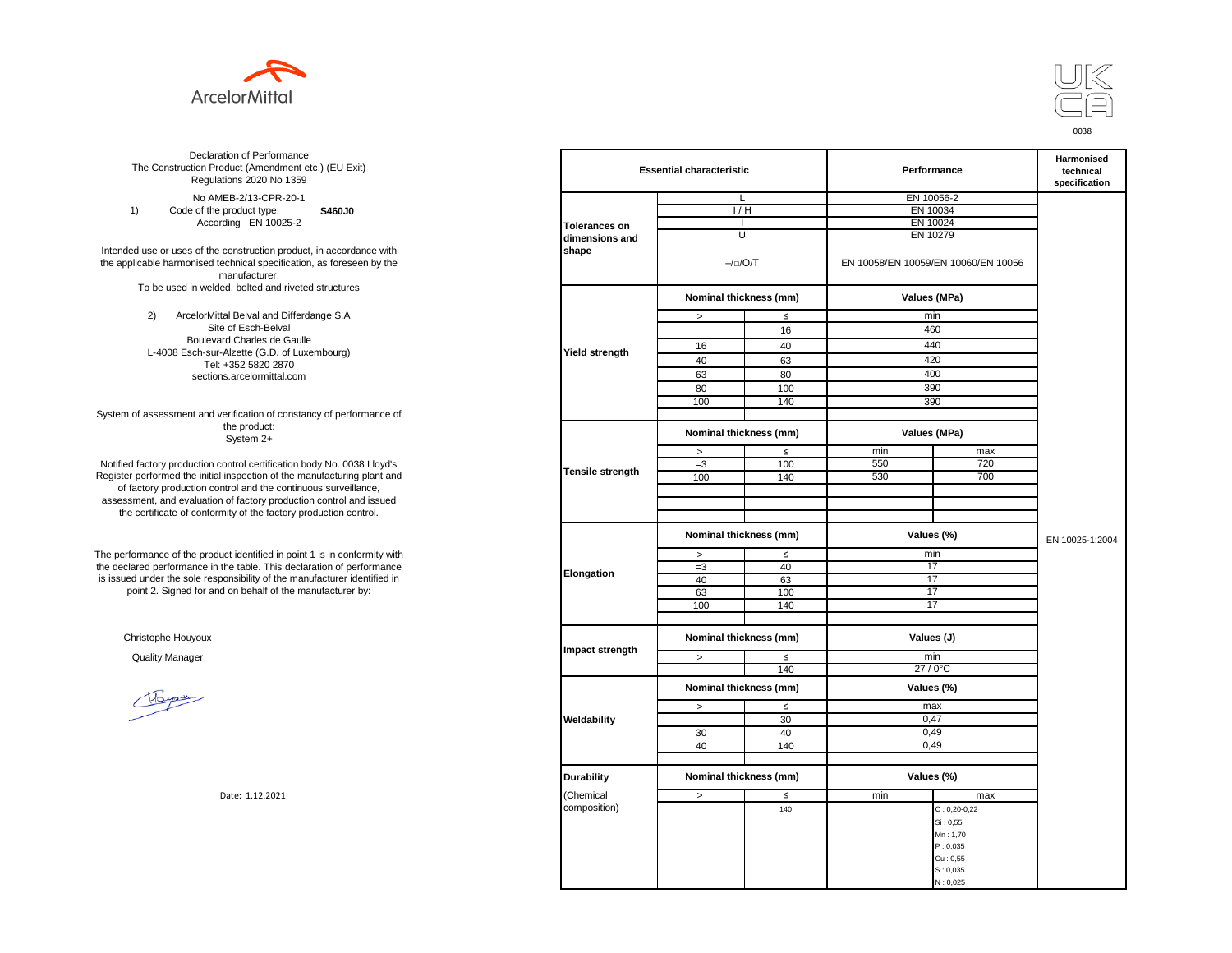



**S460J2** No AMEB-2/14-CPR-20-1 1) Code of the product type: According EN 10025-2

Intended use or uses of the construction product, in accordance with the applicable harmonised technical specification, as foreseen by the manufacturer: To be used in welded, bolted and riveted structures

> 2) ArcelorMittal Belval and Differdange S.A Site of Esch-Belval Boulevard Charles de Gaulle L-4008 Esch-sur-Alzette (G.D. of Luxembourg) Tel: +352 5820 2870 sections.arcelormittal.com

System of assessment and verification of constancy of performance of the product: System 2+

Notified factory production control certification body No. 0038 Lloyd's Register performed the initial inspection of the manufacturing plant and of factory production control and the continuous surveillance, assessment, and evaluation of factory production control and issued the certificate of conformity of the factory production control.

The performance of the product identified in point 1 is in conformity with the declared performance in the table. This declaration of performance is issued under the sole responsibility of the manufacturer identified in point 2. Signed for and on behalf of the manufacturer by:

Christophe Houyoux

| ation of Performance<br>oduct (Amendment etc.) (EU Exit)<br>ations 2020 No 1359                         |                         | <b>Essential characteristic</b> |        |            | Performance                         |                 |  |
|---------------------------------------------------------------------------------------------------------|-------------------------|---------------------------------|--------|------------|-------------------------------------|-----------------|--|
| IEB-2/14-CPR-20-1                                                                                       |                         | L                               |        | EN 10056-2 |                                     |                 |  |
| product type:<br>S460J2                                                                                 |                         | 1/H                             |        |            | EN 10034                            |                 |  |
| rding EN 10025-2                                                                                        | <b>Tolerances on</b>    | $\mathbf{I}$                    |        |            | EN 10024                            |                 |  |
|                                                                                                         | dimensions and          | U                               |        |            | EN 10279                            |                 |  |
| construction product, in accordance with<br>echnical specification, as foreseen by the<br>manufacturer: | shape                   | $-/-/O/T$                       |        |            | EN 10058/EN 10059/EN 10060/EN 10056 |                 |  |
| ed, bolted and riveted structures                                                                       |                         | Nominal thickness (mm)          |        |            | Values (MPa)                        |                 |  |
| tal Belval and Differdange S.A                                                                          |                         | $\, >$                          | $\leq$ |            | min                                 |                 |  |
| e of Esch-Belval                                                                                        |                         |                                 | 16     |            | 460                                 |                 |  |
| ard Charles de Gaulle                                                                                   |                         | 16                              | 40     |            | 440                                 |                 |  |
| -Alzette (G.D. of Luxembourg)                                                                           | <b>Yield strength</b>   |                                 |        |            |                                     |                 |  |
| +352 5820 2870                                                                                          |                         | 40                              | 63     |            | 420                                 |                 |  |
| ns.arcelormittal.com                                                                                    |                         | 63                              | 80     |            | 400                                 |                 |  |
|                                                                                                         |                         | 80                              | 100    |            | 390                                 |                 |  |
|                                                                                                         |                         | 100                             | 140    |            | 390                                 |                 |  |
| verification of constancy of performance of                                                             |                         |                                 |        |            |                                     |                 |  |
| the product:<br>System 2+                                                                               |                         | Nominal thickness (mm)          |        |            | Values (MPa)                        |                 |  |
|                                                                                                         |                         | $\, >$                          | $\leq$ | min        | max                                 |                 |  |
| control certification body No. 0038 Lloyd's                                                             |                         | $=3$                            | 100    | 550        | 720                                 |                 |  |
| inspection of the manufacturing plant and                                                               | <b>Tensile strength</b> | 100                             | 140    | 530        | 700                                 |                 |  |
| ntrol and the continuous surveillance,                                                                  |                         |                                 |        |            |                                     |                 |  |
| of factory production control and issued                                                                |                         |                                 |        |            |                                     |                 |  |
| mity of the factory production control.                                                                 |                         |                                 |        |            |                                     |                 |  |
|                                                                                                         |                         | Nominal thickness (mm)          |        |            | Values (%)                          | EN 10025-1:2004 |  |
| uct identified in point 1 is in conformity with                                                         |                         | $\, >$                          | $\leq$ |            | min                                 |                 |  |
| the table. This declaration of performance                                                              |                         | $=3$                            | 40     |            | 17                                  |                 |  |
| ponsibility of the manufacturer identified in                                                           | Elongation              | 40                              | 63     |            | 17                                  |                 |  |
| d on behalf of the manufacturer by:                                                                     |                         | 63                              | 100    |            | 17                                  |                 |  |
|                                                                                                         |                         | 100                             | 140    |            | 17                                  |                 |  |
|                                                                                                         |                         |                                 |        |            |                                     |                 |  |
|                                                                                                         |                         | Nominal thickness (mm)          |        | Values (J) |                                     |                 |  |
|                                                                                                         | Impact strength         | $\geq$                          | $\leq$ |            | min                                 |                 |  |
|                                                                                                         |                         |                                 | 140    |            | 27 / -20°C                          |                 |  |
|                                                                                                         |                         | Nominal thickness (mm)          |        |            | Values (%)                          |                 |  |
|                                                                                                         |                         | $\,>$                           | $\leq$ |            | max                                 |                 |  |
|                                                                                                         | Weldability             |                                 | 30     |            | 0,47                                |                 |  |
|                                                                                                         |                         | 30                              | 40     |            | 0,49                                |                 |  |
|                                                                                                         |                         | 40                              | 140    |            | 0,49                                |                 |  |
|                                                                                                         |                         |                                 |        |            |                                     |                 |  |
|                                                                                                         | <b>Durability</b>       | Nominal thickness (mm)          |        |            | Values (%)                          |                 |  |
| Date: 1.12.2021                                                                                         | (Chemical               | $\,>$                           | ≤      | min        | max                                 |                 |  |
|                                                                                                         | composition)            |                                 | 140    |            | $C: 0, 20 - 0, 22$                  |                 |  |
|                                                                                                         |                         |                                 |        |            | Si: 0,55                            |                 |  |
|                                                                                                         |                         |                                 |        |            | Mn: 1,70                            |                 |  |
|                                                                                                         |                         |                                 |        |            | P: 0,035                            |                 |  |
|                                                                                                         |                         |                                 |        |            | Cu: 0.55                            |                 |  |
|                                                                                                         |                         |                                 |        |            | S: 0,035                            |                 |  |
|                                                                                                         |                         |                                 |        |            | N: 0,025                            |                 |  |
|                                                                                                         |                         |                                 |        |            |                                     |                 |  |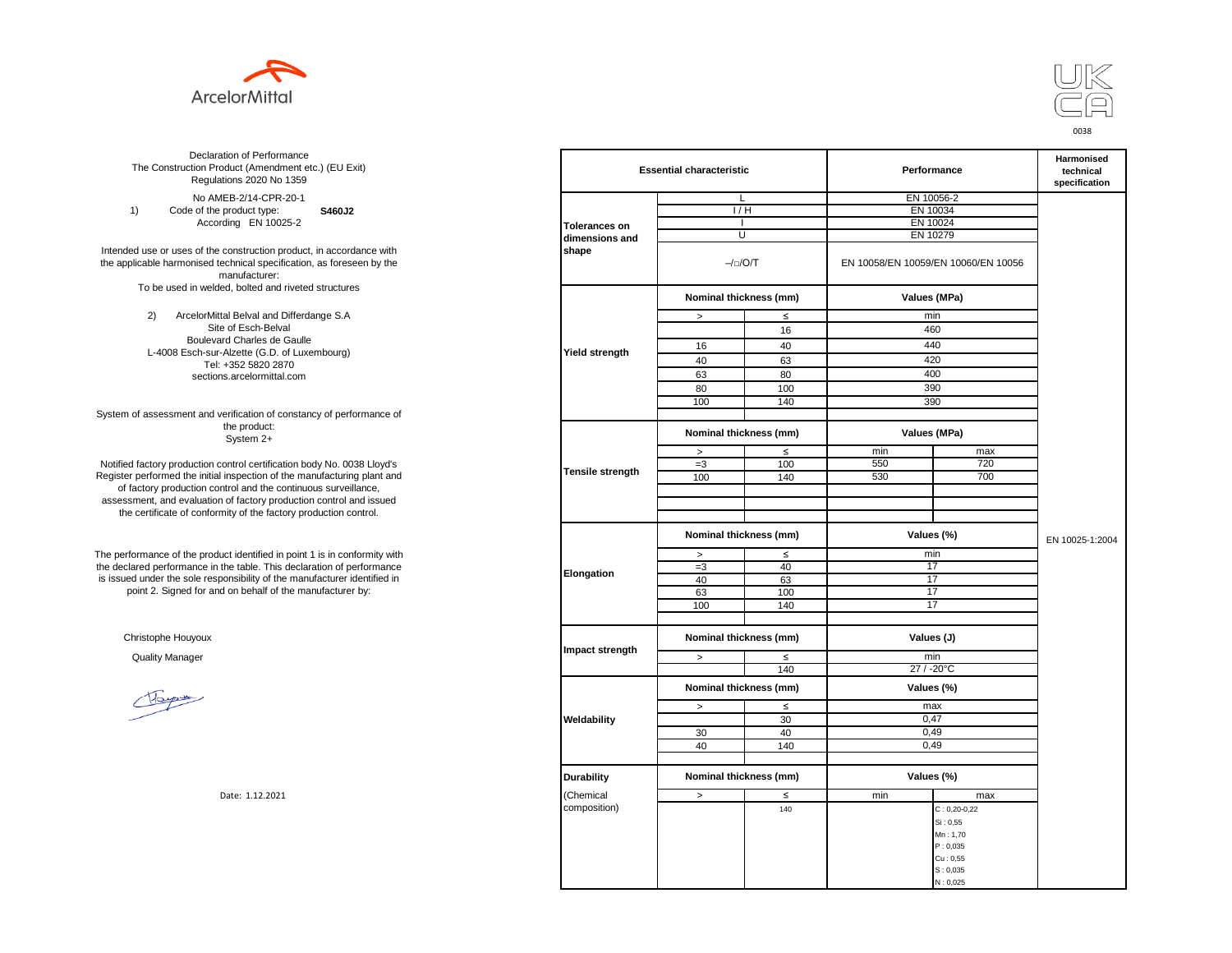



**S460K2** No AMEB-2/15-CPR-20-1 1) Code of the product type: According EN 10025-2

Intended use or uses of the construction product, in accordance with the applicable harmonised technical specification, as foreseen by the manufacturer: To be used in welded, bolted and riveted structures

> 2) ArcelorMittal Belval and Differdange S.A Site of Esch-Belval Boulevard Charles de Gaulle L-4008 Esch-sur-Alzette (G.D. of Luxembourg) Tel: +352 5820 2870 sections.arcelormittal.com

System of assessment and verification of constancy of performance of the product: System 2+

Notified factory production control certification body No. 0038 Lloyd's Register performed the initial inspection of the manufacturing plant and of factory production control and the continuous surveillance, assessment, and evaluation of factory production control and issued the certificate of conformity of the factory production control.

The performance of the product identified in point 1 is in conformity with the declared performance in the table. This declaration of performance is issued under the sole responsibility of the manufacturer identified in point 2. Signed for and on behalf of the manufacturer by:

Christophe Houyoux

| ation of Performance<br>oduct (Amendment etc.) (EU Exit)<br>ations 2020 No 1359                         |                         | <b>Essential characteristic</b> |                       | Performance | Harmonised<br>technical<br>specification |                 |  |
|---------------------------------------------------------------------------------------------------------|-------------------------|---------------------------------|-----------------------|-------------|------------------------------------------|-----------------|--|
| IEB-2/15-CPR-20-1                                                                                       |                         | L                               |                       | EN 10056-2  |                                          |                 |  |
| product type:<br>S460K2                                                                                 |                         | 1/H                             |                       |             | EN 10034                                 |                 |  |
| rding EN 10025-2                                                                                        | <b>Tolerances on</b>    |                                 |                       |             | EN 10024                                 |                 |  |
|                                                                                                         | dimensions and          | U                               |                       |             | EN 10279                                 |                 |  |
| construction product, in accordance with<br>echnical specification, as foreseen by the<br>manufacturer: | shape                   |                                 | $-/-/O/T$             |             | EN 10058/EN 10059/EN 10060/EN 10056      |                 |  |
| ed, bolted and riveted structures                                                                       |                         | Nominal thickness (mm)          |                       |             | Values (MPa)                             |                 |  |
| tal Belval and Differdange S.A                                                                          |                         | $\geq$                          | $\leq$                |             | min                                      |                 |  |
| e of Esch-Belval                                                                                        |                         |                                 | 16                    |             | 460                                      |                 |  |
| ard Charles de Gaulle                                                                                   |                         | 16                              | 40                    |             | 440                                      |                 |  |
| -Alzette (G.D. of Luxembourg)                                                                           | <b>Yield strength</b>   | 40                              |                       |             | 420                                      |                 |  |
| +352 5820 2870                                                                                          |                         |                                 | 63                    |             |                                          |                 |  |
| ns.arcelormittal.com                                                                                    |                         | 63                              | 80                    |             | 400                                      |                 |  |
|                                                                                                         |                         | 80                              | 100                   |             | 390                                      |                 |  |
|                                                                                                         |                         | 100                             | 140                   |             | 390                                      |                 |  |
| verification of constancy of performance of<br>the product:<br>System 2+                                |                         | Nominal thickness (mm)          |                       |             | Values (MPa)                             |                 |  |
|                                                                                                         |                         |                                 | $\leq$                | min         | max                                      |                 |  |
| control certification body No. 0038 Lloyd's                                                             |                         | $\, >$<br>$=3$                  | 100                   | 550         | 720                                      |                 |  |
| inspection of the manufacturing plant and                                                               | <b>Tensile strength</b> | 100                             | 140                   | 530         | 700                                      |                 |  |
| ntrol and the continuous surveillance,                                                                  |                         |                                 |                       |             |                                          |                 |  |
| of factory production control and issued                                                                |                         |                                 |                       |             |                                          |                 |  |
| mity of the factory production control.                                                                 |                         |                                 |                       |             |                                          |                 |  |
|                                                                                                         |                         |                                 |                       |             |                                          |                 |  |
|                                                                                                         |                         | Nominal thickness (mm)          |                       |             | Values (%)                               | EN 10025-1:2004 |  |
| uct identified in point 1 is in conformity with                                                         |                         |                                 | $\leq$<br>min<br>$\,$ |             |                                          |                 |  |
| the table. This declaration of performance                                                              |                         | $=3$                            | 40                    | 17          |                                          |                 |  |
| ponsibility of the manufacturer identified in                                                           | Elongation              | 40                              | 63                    |             | 17                                       |                 |  |
| d on behalf of the manufacturer by:                                                                     |                         | 63                              | 100                   |             | 17                                       |                 |  |
|                                                                                                         |                         | 100                             | 140                   |             | 17                                       |                 |  |
|                                                                                                         |                         |                                 |                       |             |                                          |                 |  |
|                                                                                                         |                         | Nominal thickness (mm)          |                       | Values (J)  |                                          |                 |  |
|                                                                                                         | Impact strength         | $\, >$                          | $\leq$                |             | min                                      |                 |  |
|                                                                                                         |                         |                                 | 140                   |             | 40 / -20°C                               |                 |  |
|                                                                                                         |                         | Nominal thickness (mm)          |                       |             | Values (%)                               |                 |  |
|                                                                                                         |                         | $\,>$                           | $\leq$                |             | max                                      |                 |  |
|                                                                                                         | Weldability             |                                 | 30                    |             | 0,47                                     |                 |  |
|                                                                                                         |                         | 30                              | 40                    |             | 0,49                                     |                 |  |
|                                                                                                         |                         | 40                              | 140                   |             | 0,49                                     |                 |  |
|                                                                                                         |                         |                                 |                       |             |                                          |                 |  |
|                                                                                                         | <b>Durability</b>       | Nominal thickness (mm)          |                       |             | Values (%)                               |                 |  |
| Date: 1.12.2021                                                                                         | (Chemical               | $\, >$                          | $\leq$                | min         | max                                      |                 |  |
|                                                                                                         | composition)            |                                 | 140                   |             | $C: 0, 20 - 0, 22$                       |                 |  |
|                                                                                                         |                         |                                 |                       |             | Si: 0,55                                 |                 |  |
|                                                                                                         |                         |                                 |                       |             | Mn: 1,70                                 |                 |  |
|                                                                                                         |                         |                                 |                       |             | P: 0,035                                 |                 |  |
|                                                                                                         |                         |                                 |                       |             | Cu: 0,55                                 |                 |  |
|                                                                                                         |                         |                                 |                       |             | S: 0,035                                 |                 |  |
|                                                                                                         |                         |                                 |                       |             | N: 0,025                                 |                 |  |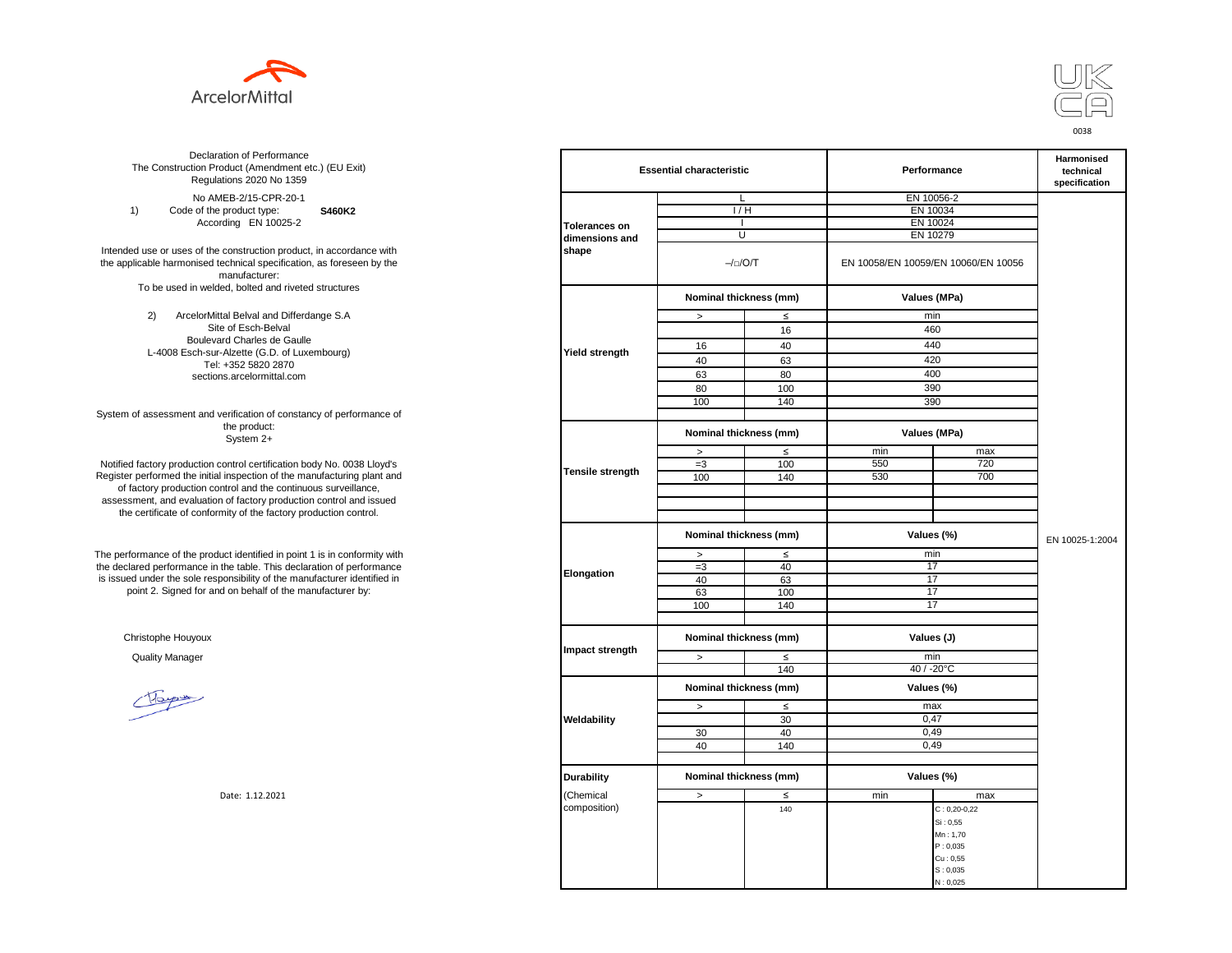



**S275M**  No AMEB-4/01-CPR-13-1 1) Code of the product type: According EN 10025-4

Intended use or uses of the construction product, in accordance with the applicable harmonised technical specification, as foreseen by the manufacturer: To be used in welded, bolted and riveted structures

> 2) ArcelorMittal Belval and Differdange S.A Site of Esch-Belval Boulevard Charles de Gaulle L-4008 Esch-sur-Alzette (G.D. of Luxembourg) Tel: +352 5820 2870 sections.arcelormittal.com

System of assessment and verification of constancy of performance of the product: System 2+

Notified factory production control certification body No. 0038 Lloyd's Register performed the initial inspection of the manufacturing plant and of factory production control and the continuous surveillance, assessment, and evaluation of factory production control and issued the certificate of conformity of the factory production control.

The performance of the product identified in point 1 is in conformity with the declared performance in the table. This declaration of performance is issued under the sole responsibility of the manufacturer identified in point 2. Signed for and on behalf of the manufacturer by:

Christophe Houyoux

| ation of Performance<br>oduct (Amendment etc.) (EU Exit)<br>ations 2020 No 1359                         |                         | <b>Essential characteristic</b> |        |            | Performance                                  |                 |  |
|---------------------------------------------------------------------------------------------------------|-------------------------|---------------------------------|--------|------------|----------------------------------------------|-----------------|--|
| IEB-4/01-CPR-13-1                                                                                       |                         | L                               |        | EN 10056-2 |                                              |                 |  |
| product type:<br><b>S275M</b>                                                                           |                         | 1/H                             |        |            | EN 10034                                     |                 |  |
| rding EN 10025-4                                                                                        | <b>Tolerances on</b>    | $\mathbf{I}$                    |        |            | EN 10024                                     |                 |  |
|                                                                                                         | dimensions and          | U                               |        |            | EN 10279                                     |                 |  |
| construction product, in accordance with<br>echnical specification, as foreseen by the<br>manufacturer: | shape                   | $-/-/O/T$                       |        |            | EN 10058/EN 10059/EN 10060/EN 10056          |                 |  |
| ed, bolted and riveted structures                                                                       |                         | Nominal thickness (mm)          |        |            | Values (MPa)                                 |                 |  |
| tal Belval and Differdange S.A                                                                          |                         | $\, >$                          | ≤      |            | min                                          |                 |  |
| e of Esch-Belval                                                                                        |                         |                                 | 16     |            | 275                                          |                 |  |
| ard Charles de Gaulle                                                                                   |                         |                                 |        |            |                                              |                 |  |
| -Alzette (G.D. of Luxembourg)                                                                           | <b>Yield strength</b>   | 16                              | 40     |            | 265                                          |                 |  |
| +352 5820 2870                                                                                          |                         | 40                              | 63     |            | 255                                          |                 |  |
| ns.arcelormittal.com                                                                                    |                         | 63                              | 80     |            | 245                                          |                 |  |
|                                                                                                         |                         | 80                              | 100    |            | 245                                          |                 |  |
|                                                                                                         |                         | 100                             | 140    |            | 240                                          |                 |  |
| verification of constancy of performance of                                                             |                         |                                 |        |            |                                              |                 |  |
| the product:<br>System 2+                                                                               |                         | Nominal thickness (mm)          |        |            | Values (MPa)                                 |                 |  |
|                                                                                                         |                         | $\, >$                          | $\leq$ | min        | max                                          |                 |  |
| control certification body No. 0038 Lloyd's                                                             |                         |                                 | 40     | 370        | 530                                          |                 |  |
| inspection of the manufacturing plant and                                                               | <b>Tensile strength</b> | 40                              | 63     | 360        | 520                                          |                 |  |
| ntrol and the continuous surveillance,                                                                  |                         | 63                              | 80     | 350        | 510                                          |                 |  |
| of factory production control and issued                                                                |                         | 80                              | 100    | 350        | 510                                          |                 |  |
| mity of the factory production control.                                                                 |                         | 100                             | 140    | 350        | 510                                          |                 |  |
|                                                                                                         |                         | Nominal thickness (mm)          |        | Values (%) |                                              | EN 10025-1:2004 |  |
| uct identified in point 1 is in conformity with                                                         |                         | $\, >$                          | $\leq$ | min        |                                              |                 |  |
| the table. This declaration of performance<br>ponsibility of the manufacturer identified in             | Elongation              |                                 | 140    | 24         |                                              |                 |  |
| d on behalf of the manufacturer by:                                                                     |                         |                                 |        |            |                                              |                 |  |
|                                                                                                         |                         |                                 |        |            |                                              |                 |  |
|                                                                                                         | Impact strength         | Nominal thickness (mm)          |        | Values (J) |                                              |                 |  |
|                                                                                                         |                         | $\, >$                          | $\leq$ |            | min                                          |                 |  |
|                                                                                                         |                         |                                 | 140    |            | 40 / -20°C                                   |                 |  |
|                                                                                                         |                         | Nominal thickness (mm)          |        |            | Values (%)                                   |                 |  |
|                                                                                                         |                         | $\,>$                           | ≤      |            | max                                          |                 |  |
|                                                                                                         | Weldability             |                                 | 16     |            | 0,34                                         |                 |  |
|                                                                                                         |                         | 16                              | 40     |            | 0,34                                         |                 |  |
|                                                                                                         |                         | 40                              | 63     |            | 0,35                                         |                 |  |
|                                                                                                         |                         | 63                              | 140    |            | 0,38                                         |                 |  |
|                                                                                                         | <b>Durability</b>       | Nominal thickness (mm)          |        |            | Values (%)                                   |                 |  |
| Date: 1.12.2021                                                                                         | (Chemical               | $\,>$                           | $\leq$ | min        | max                                          |                 |  |
|                                                                                                         | composition)            |                                 | 140    | AI: 0,02   | C: 0, 15<br>Ti: 0,05                         |                 |  |
|                                                                                                         |                         |                                 |        |            | Mn: 1,50<br>Cr: 0,30                         |                 |  |
|                                                                                                         |                         |                                 |        |            | Si: 0.50<br>Mo: 0,10                         |                 |  |
|                                                                                                         |                         |                                 |        |            |                                              |                 |  |
|                                                                                                         |                         |                                 |        |            | P: 0,030<br>Ni: 0,30                         |                 |  |
|                                                                                                         |                         |                                 |        |            | S: 0,030<br>Cu: 0,55<br>Nb: 0,05<br>N: 0,015 |                 |  |
|                                                                                                         |                         |                                 |        |            | V: 0.08                                      |                 |  |
|                                                                                                         |                         |                                 |        |            |                                              |                 |  |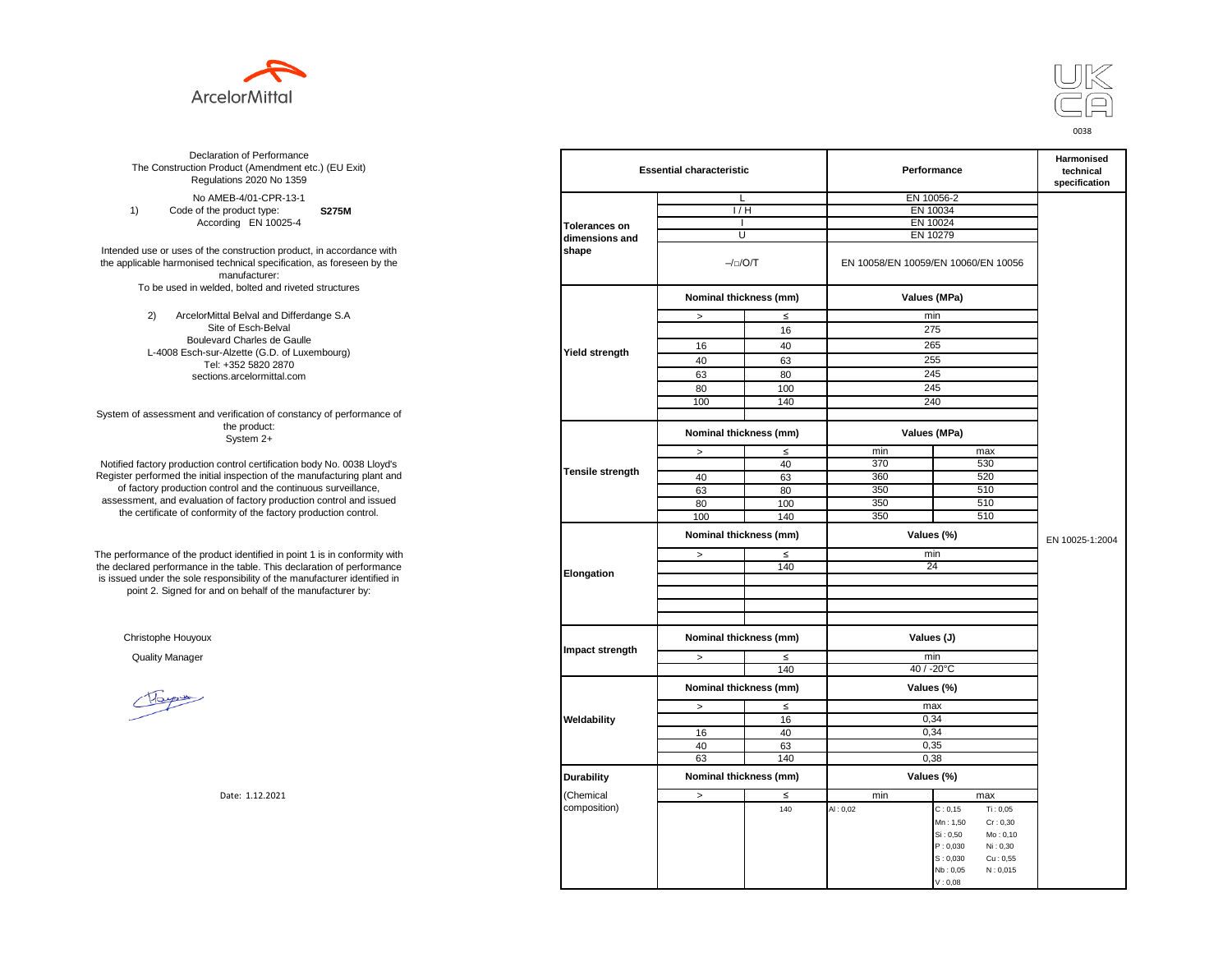



**S355M**  No AMEB-4/03-CPR-13-1 1) Code of the product type: According EN 10025-4

Intended use or uses of the construction product, in accordance with the applicable harmonised technical specification, as foreseen by the manufacturer: To be used in welded, bolted and riveted structures

> 2) ArcelorMittal Belval and Differdange S.A Site of Esch-Belval Boulevard Charles de Gaulle L-4008 Esch-sur-Alzette (G.D. of Luxembourg) Tel: +352 5820 2870 sections.arcelormittal.com

System of assessment and verification of constancy of performance of the product: System 2+

Notified factory production control certification body No. 0038 Lloyd's Register performed the initial inspection of the manufacturing plant and of factory production control and the continuous surveillance, assessment, and evaluation of factory production control and issued the certificate of conformity of the factory production control.

The performance of the product identified in point 1 is in conformity with the declared performance in the table. This declaration of performance is issued under the sole responsibility of the manufacturer identified in point 2. Signed for and on behalf of the manufacturer by:

Christophe Houyoux

Hope

| ation of Performance<br>oduct (Amendment etc.) (EU Exit)<br>ations 2020 No 1359                         |                      | <b>Essential characteristic</b> |        |            | Performance                                                          |                 |  |
|---------------------------------------------------------------------------------------------------------|----------------------|---------------------------------|--------|------------|----------------------------------------------------------------------|-----------------|--|
| IEB-4/03-CPR-13-1                                                                                       |                      | L                               |        | EN 10056-2 |                                                                      |                 |  |
| product type:<br>S355M                                                                                  |                      | 1/H                             |        |            | EN 10034                                                             |                 |  |
| rding EN 10025-4                                                                                        | <b>Tolerances on</b> |                                 |        |            | EN 10024                                                             |                 |  |
|                                                                                                         | dimensions and       |                                 | U      |            | EN 10279                                                             |                 |  |
| construction product, in accordance with<br>echnical specification, as foreseen by the<br>manufacturer: | shape                | $-/-/O/T$                       |        |            | EN 10058/EN 10059/EN 10060/EN 10056                                  |                 |  |
| ed, bolted and riveted structures                                                                       |                      | Nominal thickness (mm)          |        |            | Values (MPa)                                                         |                 |  |
| tal Belval and Differdange S.A                                                                          |                      | $\, >$                          | $\leq$ |            | min                                                                  |                 |  |
| e of Esch-Belval                                                                                        |                      |                                 | 16     |            | 355                                                                  |                 |  |
| ard Charles de Gaulle                                                                                   |                      |                                 |        |            |                                                                      |                 |  |
| -Alzette (G.D. of Luxembourg)                                                                           | Yield strength       | 16                              | 40     |            | 345                                                                  |                 |  |
| +352 5820 2870                                                                                          |                      | 40                              | 63     |            | 335                                                                  |                 |  |
| ns.arcelormittal.com                                                                                    |                      | 63                              | 80     |            | 325                                                                  |                 |  |
|                                                                                                         |                      | 80                              | 100    |            | 325                                                                  |                 |  |
|                                                                                                         |                      | 100                             | 140    |            | 320                                                                  |                 |  |
| verification of constancy of performance of                                                             |                      |                                 |        |            |                                                                      |                 |  |
| the product:<br>System 2+                                                                               |                      | Nominal thickness (mm)          |        |            | Values (MPa)                                                         |                 |  |
|                                                                                                         |                      | $\,$                            | $\leq$ | min        | max                                                                  |                 |  |
| control certification body No. 0038 Lloyd's                                                             |                      |                                 | 40     | 470        | 630                                                                  |                 |  |
| inspection of the manufacturing plant and                                                               | Tensile strength     | 40                              | 63     | 450        | 610                                                                  |                 |  |
| ntrol and the continuous surveillance,                                                                  |                      | 63                              | 80     | 440        | 600                                                                  |                 |  |
| of factory production control and issued                                                                |                      | 80                              | 100    | 440        | 600                                                                  |                 |  |
| mity of the factory production control.                                                                 |                      | 100                             | 140    | 430        | 590                                                                  |                 |  |
|                                                                                                         |                      | Nominal thickness (mm)          |        |            | Values (%)                                                           | EN 10025-1:2004 |  |
| uct identified in point 1 is in conformity with                                                         |                      | $\, >$                          | $\leq$ |            | min                                                                  |                 |  |
| the table. This declaration of performance<br>ponsibility of the manufacturer identified in             | Elongation           |                                 | 140    |            | 22                                                                   |                 |  |
| d on behalf of the manufacturer by:                                                                     |                      |                                 |        |            |                                                                      |                 |  |
|                                                                                                         |                      |                                 |        |            |                                                                      |                 |  |
|                                                                                                         | Impact strength      | Nominal thickness (mm)          |        | Values (J) |                                                                      |                 |  |
|                                                                                                         |                      | $\, >$                          | $\leq$ |            | min                                                                  |                 |  |
|                                                                                                         |                      |                                 | 140    |            | $40 / -20$ °C                                                        |                 |  |
|                                                                                                         |                      | Nominal thickness (mm)          |        |            | Values (%)                                                           |                 |  |
|                                                                                                         |                      | $\,>$                           | $\leq$ |            | max                                                                  |                 |  |
|                                                                                                         | Weldability          |                                 | 16     |            | 0,39                                                                 |                 |  |
|                                                                                                         |                      | 16                              | 40     |            | 0,39                                                                 |                 |  |
|                                                                                                         |                      | 40                              | 63     |            | 0,40                                                                 |                 |  |
|                                                                                                         |                      | 63                              | 140    |            | 0,45                                                                 |                 |  |
|                                                                                                         | <b>Durability</b>    | Nominal thickness (mm)          |        |            | Values (%)                                                           |                 |  |
| Date: 1.12.2021                                                                                         | (Chemical            | $\,>$                           | $\leq$ | min        | max                                                                  |                 |  |
|                                                                                                         | composition)         |                                 | 140    | AI: 0,02   | Ti: 0,05<br>C: 0, 16                                                 |                 |  |
|                                                                                                         |                      |                                 |        |            | Cr: 0,30<br>Mn: 1,60<br>Si: 0,50<br>Mo: 0,10<br>P: 0,030<br>Ni: 0,50 |                 |  |
|                                                                                                         |                      |                                 |        |            | S: 0,030<br>Cu: 0,55<br>Nb: 0,05<br>N: 0,015<br>V: 0, 10             |                 |  |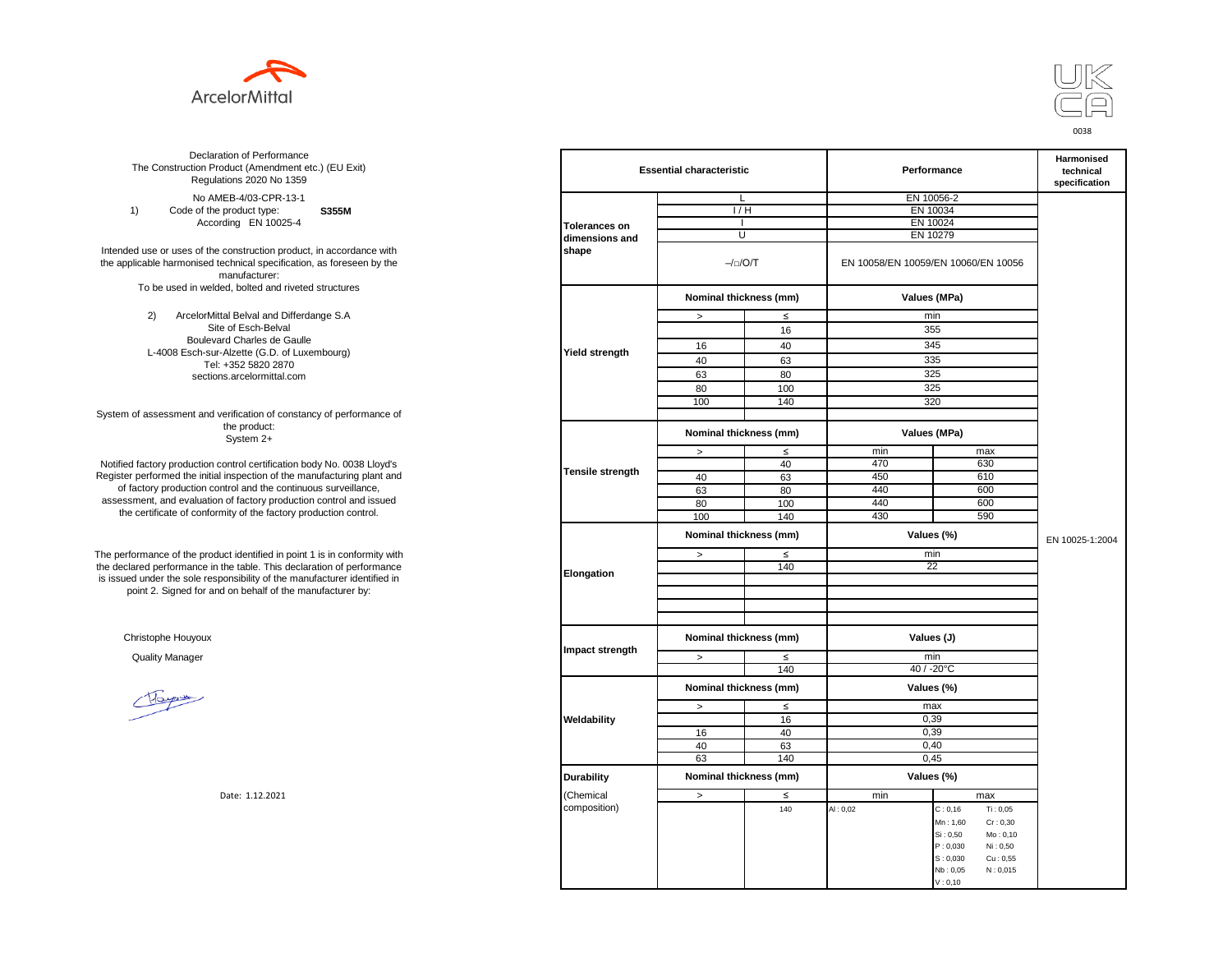



**S355ML**  No AMEB-4/04-CPR-13-1 1) Code of the product type: According EN 10025-4

Intended use or uses of the construction product, in accordance with the applicable harmonised technical specification, as foreseen by the manufacturer: To be used in welded, bolted and riveted structures

> 2) ArcelorMittal Belval and Differdange S.A Site of Esch-Belval Boulevard Charles de Gaulle L-4008 Esch-sur-Alzette (G.D. of Luxembourg) Tel: +352 5820 2870 sections.arcelormittal.com

System of assessment and verification of constancy of performance of the product: System 2+

Notified factory production control certification body No. 0038 Lloyd's Register performed the initial inspection of the manufacturing plant and of factory production control and the continuous surveillance, assessment, and evaluation of factory production control and issued the certificate of conformity of the factory production control.

The performance of the product identified in point 1 is in conformity with the declared performance in the table. This declaration of performance is issued under the sole responsibility of the manufacturer identified in point 2. Signed for and on behalf of the manufacturer by:

Christophe Houyoux

Hope

| ation of Performance<br>oduct (Amendment etc.) (EU Exit)<br>ations 2020 No 1359                         |                      | <b>Essential characteristic</b>      |        |            | Performance                                                          |                 |  |
|---------------------------------------------------------------------------------------------------------|----------------------|--------------------------------------|--------|------------|----------------------------------------------------------------------|-----------------|--|
| IEB-4/04-CPR-13-1                                                                                       |                      | L                                    |        | EN 10056-2 |                                                                      |                 |  |
| product type:<br><b>S355ML</b>                                                                          |                      | 1/H                                  |        |            | EN 10034                                                             |                 |  |
| rding EN 10025-4                                                                                        | <b>Tolerances on</b> |                                      |        |            | EN 10024                                                             |                 |  |
|                                                                                                         | dimensions and       | U                                    |        |            | EN 10279                                                             |                 |  |
| construction product, in accordance with<br>echnical specification, as foreseen by the<br>manufacturer: | shape                | $-/-/O/T$                            |        |            | EN 10058/EN 10059/EN 10060/EN 10056                                  |                 |  |
| ed, bolted and riveted structures                                                                       |                      | Nominal thickness (mm)               |        |            | Values (MPa)                                                         |                 |  |
| tal Belval and Differdange S.A                                                                          |                      | $\, >$                               | $\leq$ |            | min                                                                  |                 |  |
| e of Esch-Belval                                                                                        |                      |                                      | 16     |            | 355                                                                  |                 |  |
| ard Charles de Gaulle                                                                                   |                      |                                      |        |            |                                                                      |                 |  |
| -Alzette (G.D. of Luxembourg)                                                                           | Yield strength       | 16                                   | 40     |            | 345                                                                  |                 |  |
| +352 5820 2870                                                                                          |                      | 40                                   | 63     |            | 335                                                                  |                 |  |
| ns.arcelormittal.com                                                                                    |                      | 63                                   | 80     |            | 325                                                                  |                 |  |
|                                                                                                         |                      | 80                                   | 100    |            | 325                                                                  |                 |  |
|                                                                                                         |                      | 100                                  | 125    |            | 320                                                                  |                 |  |
| verification of constancy of performance of                                                             |                      |                                      |        |            |                                                                      |                 |  |
| the product:<br>System 2+                                                                               |                      | Nominal thickness (mm)               |        |            | Values (MPa)                                                         |                 |  |
|                                                                                                         |                      | $\,$                                 | $\leq$ | min        | max                                                                  |                 |  |
| control certification body No. 0038 Lloyd's                                                             |                      |                                      | 40     | 470        | 630                                                                  |                 |  |
| inspection of the manufacturing plant and                                                               | Tensile strength     | 40                                   | 63     | 450        | 610                                                                  |                 |  |
| ntrol and the continuous surveillance,                                                                  |                      | 63                                   | 80     | 440        | 600                                                                  |                 |  |
| of factory production control and issued                                                                |                      | 80                                   | 100    | 440        | 600                                                                  |                 |  |
| mity of the factory production control.                                                                 |                      | 100                                  | 125    | 430        | 590                                                                  |                 |  |
|                                                                                                         |                      | Nominal thickness (mm)               |        |            | Values (%)                                                           | EN 10025-1:2004 |  |
| uct identified in point 1 is in conformity with                                                         |                      | $\, >$                               | $\leq$ |            | min                                                                  |                 |  |
| the table. This declaration of performance<br>ponsibility of the manufacturer identified in             | Elongation           |                                      | 125    |            | 22                                                                   |                 |  |
| d on behalf of the manufacturer by:                                                                     |                      |                                      |        |            |                                                                      |                 |  |
|                                                                                                         |                      |                                      |        |            |                                                                      |                 |  |
|                                                                                                         | Impact strength      | Nominal thickness (mm)<br>Values (J) |        |            |                                                                      |                 |  |
|                                                                                                         |                      | $\, >$                               | $\leq$ |            | min                                                                  |                 |  |
|                                                                                                         |                      |                                      | 125    |            | 27 / -50°C                                                           |                 |  |
|                                                                                                         |                      | Nominal thickness (mm)               |        |            | Values (%)                                                           |                 |  |
|                                                                                                         |                      | $\,>$                                | $\leq$ |            | max                                                                  |                 |  |
|                                                                                                         | Weldability          |                                      | 16     |            | 0,39                                                                 |                 |  |
|                                                                                                         |                      | 16                                   | 40     |            | 0,39                                                                 |                 |  |
|                                                                                                         |                      | 40                                   | 63     |            | 0,40                                                                 |                 |  |
|                                                                                                         |                      | 63                                   | 125    |            | 0,45                                                                 |                 |  |
|                                                                                                         | <b>Durability</b>    | Nominal thickness (mm)               |        |            | Values (%)                                                           |                 |  |
| Date: 1.12.2021                                                                                         | (Chemical            | $\,>$                                | $\leq$ | min        | max                                                                  |                 |  |
|                                                                                                         | composition)         |                                      | 125    | AI: 0,02   | Ti: 0,05<br>C: 0, 16                                                 |                 |  |
|                                                                                                         |                      |                                      |        |            | Cr: 0,30<br>Mn: 1,60<br>Si: 0,50<br>Mo: 0,10<br>P: 0,030<br>Ni: 0,50 |                 |  |
|                                                                                                         |                      |                                      |        |            | S: 0,025<br>Cu: 0,55<br>Nb: 0,05<br>N: 0,015<br>V: 0, 10             |                 |  |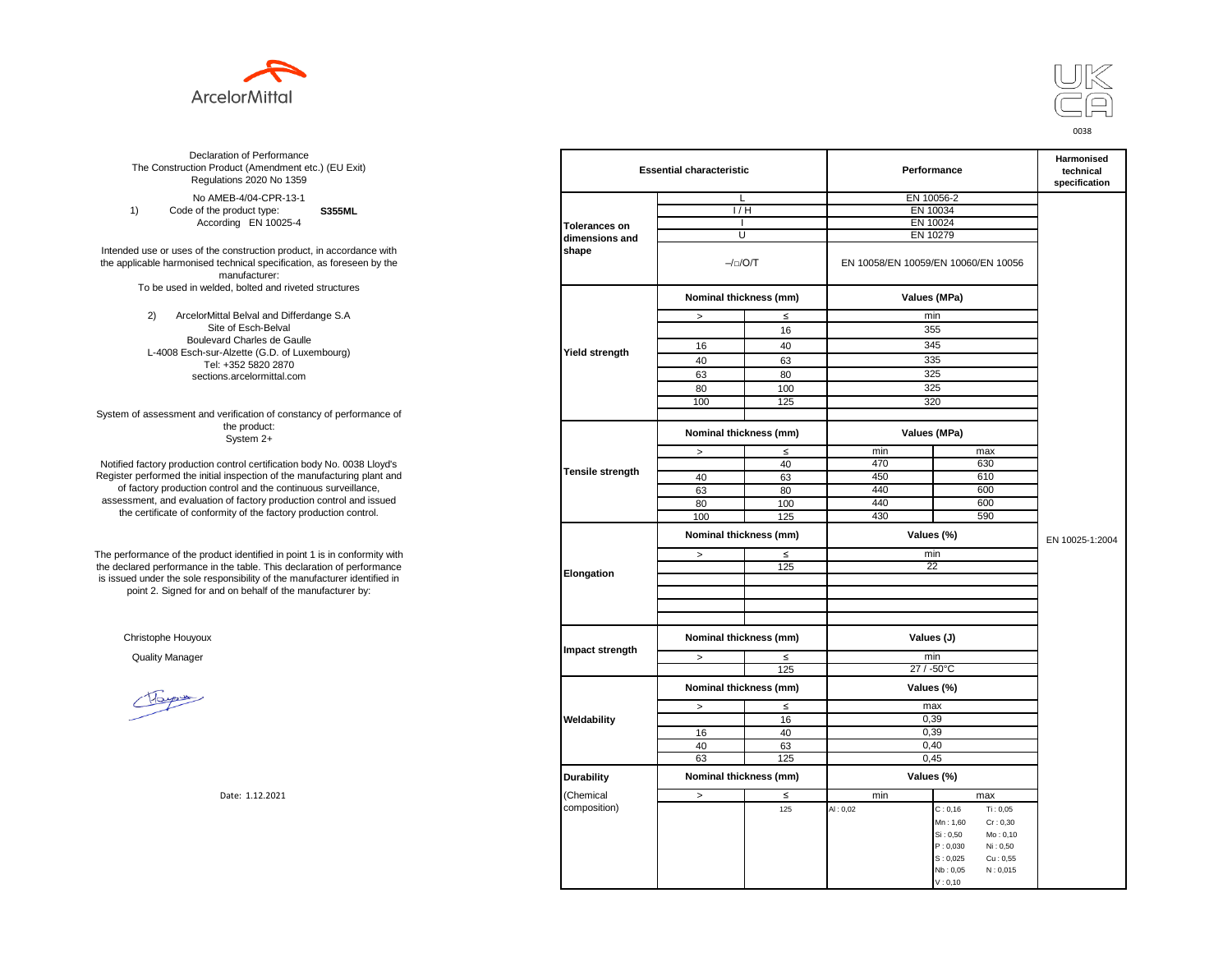



**S460M**  No AMEB-4/07-CPR-13-1 1) Code of the product type: According EN 10025-4

Intended use or uses of the construction product, in accordance with the applicable harmonised technical specification, as foreseen by the manufacturer: To be used in welded, bolted and riveted structures

> 2) ArcelorMittal Belval and Differdange S.A Site of Esch-Belval Boulevard Charles de Gaulle L-4008 Esch-sur-Alzette (G.D. of Luxembourg) Tel: +352 5820 2870 sections.arcelormittal.com

System of assessment and verification of constancy of performance of the product: System 2+

Notified factory production control certification body No. 0038 Lloyd's Register performed the initial inspection of the manufacturing plant and of factory production control and the continuous surveillance, assessment, and evaluation of factory production control and issued the certificate of conformity of the factory production control.

The performance of the product identified in point 1 is in conformity with the declared performance in the table. This declaration of performance is issued under the sole responsibility of the manufacturer identified in point 2. Signed for and on behalf of the manufacturer by:

Christophe Houyoux

Hope

| ation of Performance<br>oduct (Amendment etc.) (EU Exit)<br>ations 2020 No 1359                         |                      | <b>Essential characteristic</b> |        |            | Performance                                                                                  |                 |  |
|---------------------------------------------------------------------------------------------------------|----------------------|---------------------------------|--------|------------|----------------------------------------------------------------------------------------------|-----------------|--|
| IEB-4/07-CPR-13-1                                                                                       |                      | L                               |        | EN 10056-2 |                                                                                              |                 |  |
| product type:<br><b>S460M</b>                                                                           |                      | 1/H                             |        |            | EN 10034                                                                                     |                 |  |
| rding EN 10025-4                                                                                        | <b>Tolerances on</b> |                                 |        |            | EN 10024                                                                                     |                 |  |
|                                                                                                         | dimensions and       | U                               |        |            | EN 10279                                                                                     |                 |  |
| construction product, in accordance with<br>echnical specification, as foreseen by the<br>manufacturer: | shape                | $-/-/O/T$                       |        |            | EN 10058/EN 10059/EN 10060/EN 10056                                                          |                 |  |
| ed, bolted and riveted structures                                                                       |                      | Nominal thickness (mm)          |        |            | Values (MPa)                                                                                 |                 |  |
| tal Belval and Differdange S.A                                                                          |                      | $\, >$                          | $\leq$ |            | min                                                                                          |                 |  |
| e of Esch-Belval                                                                                        |                      |                                 | 16     |            | 460                                                                                          |                 |  |
| ard Charles de Gaulle                                                                                   |                      | 16                              | 40     |            | 440                                                                                          |                 |  |
| -Alzette (G.D. of Luxembourg)                                                                           | Yield strength       |                                 |        |            |                                                                                              |                 |  |
| +352 5820 2870                                                                                          |                      | 40                              | 63     |            | 430                                                                                          |                 |  |
| ns.arcelormittal.com                                                                                    |                      | 63                              | 80     |            | 410                                                                                          |                 |  |
|                                                                                                         |                      | 80                              | 100    |            | 400                                                                                          |                 |  |
|                                                                                                         |                      | 100                             | 140    |            | 385                                                                                          |                 |  |
| verification of constancy of performance of                                                             |                      |                                 |        |            |                                                                                              |                 |  |
| the product:<br>System 2+                                                                               |                      | Nominal thickness (mm)          |        |            | Values (MPa)                                                                                 |                 |  |
|                                                                                                         |                      | $\,$                            | $\leq$ | min        | max                                                                                          |                 |  |
| control certification body No. 0038 Lloyd's                                                             |                      |                                 | 40     | 540        | 720                                                                                          |                 |  |
| inspection of the manufacturing plant and                                                               | Tensile strength     | 40                              | 63     | 530        | 710                                                                                          |                 |  |
| ntrol and the continuous surveillance,                                                                  |                      | 63                              | 80     | 510        | 690                                                                                          |                 |  |
| of factory production control and issued                                                                |                      | 80                              | 100    | 500        | 680                                                                                          |                 |  |
| mity of the factory production control.                                                                 |                      | 100                             | 140    | 490        | 660                                                                                          |                 |  |
|                                                                                                         |                      | Nominal thickness (mm)          |        |            | Values (%)                                                                                   | EN 10025-1:2004 |  |
| uct identified in point 1 is in conformity with                                                         |                      | $\, >$                          | $\leq$ |            | min                                                                                          |                 |  |
| the table. This declaration of performance<br>ponsibility of the manufacturer identified in             | Elongation           |                                 | 140    | 17         |                                                                                              |                 |  |
| d on behalf of the manufacturer by:                                                                     |                      |                                 |        |            |                                                                                              |                 |  |
|                                                                                                         |                      |                                 |        |            |                                                                                              |                 |  |
|                                                                                                         | Impact strength      | Nominal thickness (mm)          |        | Values (J) |                                                                                              |                 |  |
|                                                                                                         |                      | $\,>$                           | $\leq$ |            | min                                                                                          |                 |  |
|                                                                                                         |                      |                                 | 140    |            | $40 / -20$ °C                                                                                |                 |  |
|                                                                                                         |                      | Nominal thickness (mm)          |        |            | Values (%)                                                                                   |                 |  |
|                                                                                                         |                      | $\,>$                           | $\leq$ |            | max                                                                                          |                 |  |
|                                                                                                         | Weldability          |                                 | 16     |            | 0,45                                                                                         |                 |  |
|                                                                                                         |                      | 16                              | 40     |            | 0,46                                                                                         |                 |  |
|                                                                                                         |                      | 40                              | 63     |            | 0,47                                                                                         |                 |  |
|                                                                                                         |                      | 63                              | 140    |            | 0,48                                                                                         |                 |  |
|                                                                                                         | <b>Durability</b>    | Nominal thickness (mm)          |        |            | Values (%)                                                                                   |                 |  |
| Date: 1.12.2021                                                                                         | (Chemical            | $\,>$                           | $\leq$ | min        | max                                                                                          |                 |  |
|                                                                                                         | composition)         |                                 | 140    | AI: 0,02   | Ti: 0,05<br>C: 0, 18                                                                         |                 |  |
|                                                                                                         |                      |                                 |        |            | Cr: 0,30<br>Mn: 1,70<br>Si: 0,60<br>Mo: 0,20<br>P: 0,035<br>Ni: 0,80<br>S: 0,030<br>Cu: 0,55 |                 |  |
|                                                                                                         |                      |                                 |        |            | Nb: 0,05<br>N: 0,025<br>V: 0, 12                                                             |                 |  |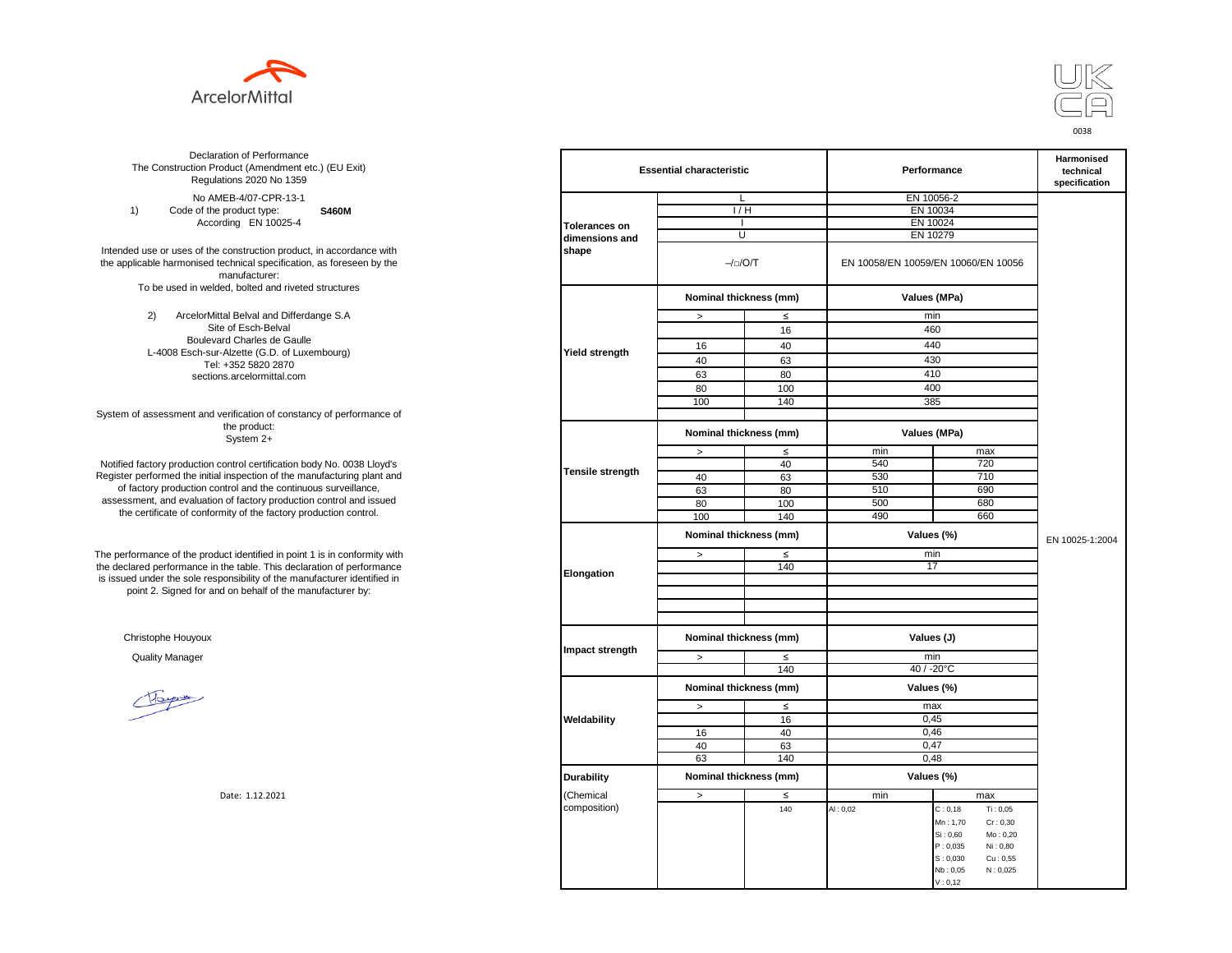



**S355J0W**  No AMEB-5/01-CPR-13-1 1) Code of the product type: According EN 10025-5

Intended use or uses of the construction product, in accordance with the applicable harmonised technical specification, as foreseen by the manufacturer: To be used in welded, bolted and riveted structures

> 2) ArcelorMittal Belval and Differdange S.A Site of Esch-Belval Boulevard Charles de Gaulle L-4008 Esch-sur-Alzette (G.D. of Luxembourg) Tel: +352 5820 2870 sections.arcelormittal.com

System of assessment and verification of constancy of performance of the product: System 2+

Notified factory production control certification body No. 0038 Lloyd's Register performed the initial inspection of the manufacturing plant and of factory production control and the continuous surveillance, assessment, and evaluation of factory production control and issued the certificate of conformity of the factory production control.

The performance of the product identified in point 1 is in conformity with the declared performance in the table. This declaration of performance is issued under the sole responsibility of the manufacturer identified in point 2. Signed for and on behalf of the manufacturer by:

Christophe Houyoux

| ation of Performance<br>oduct (Amendment etc.) (EU Exit)<br>ations 2020 No 1359                         |                         | <b>Essential characteristic</b> |        |            | Performance                         |                 |  |
|---------------------------------------------------------------------------------------------------------|-------------------------|---------------------------------|--------|------------|-------------------------------------|-----------------|--|
| IEB-5/01-CPR-13-1                                                                                       |                         | L                               |        |            | EN 10056-2                          |                 |  |
| product type:<br><b>S355J0W</b>                                                                         |                         | 1/H                             |        |            | EN 10034                            |                 |  |
| rding EN 10025-5                                                                                        | <b>Tolerances on</b>    |                                 |        |            | EN 10024                            |                 |  |
|                                                                                                         | dimensions and          | U                               |        |            | EN 10279                            |                 |  |
| construction product, in accordance with<br>echnical specification, as foreseen by the<br>manufacturer: | shape                   | $-/-/O/T$                       |        |            | EN 10058/EN 10059/EN 10060/EN 10056 |                 |  |
| ed, bolted and riveted structures                                                                       |                         | Nominal thickness (mm)          |        |            | Values (MPa)                        |                 |  |
| tal Belval and Differdange S.A                                                                          |                         | $\, >$                          | $\leq$ |            | min                                 |                 |  |
| e of Esch-Belval                                                                                        |                         |                                 | 16     |            | 355                                 |                 |  |
| ard Charles de Gaulle                                                                                   |                         | 16                              | 40     |            | 345                                 |                 |  |
| -Alzette (G.D. of Luxembourg)                                                                           | <b>Yield strength</b>   |                                 |        |            |                                     |                 |  |
| +352 5820 2870                                                                                          |                         | 40                              | 63     |            | 335                                 |                 |  |
| ns.arcelormittal.com                                                                                    |                         |                                 |        |            |                                     |                 |  |
| verification of constancy of performance of                                                             |                         |                                 |        |            |                                     |                 |  |
| the product:<br>System 2+                                                                               |                         | Nominal thickness (mm)          |        |            | Values (MPa)                        |                 |  |
|                                                                                                         |                         | $\geq$                          | $\leq$ | min        | max                                 |                 |  |
| control certification body No. 0038 Lloyd's                                                             |                         | $=3$                            | 40     | 470        | 630                                 |                 |  |
| inspection of the manufacturing plant and                                                               | <b>Tensile strength</b> | 40                              | 63     | 470        | 630                                 |                 |  |
| ntrol and the continuous surveillance,                                                                  |                         |                                 |        |            |                                     |                 |  |
| n of factory production control and issued                                                              |                         |                                 |        |            |                                     |                 |  |
| mity of the factory production control.                                                                 |                         |                                 |        |            |                                     |                 |  |
|                                                                                                         |                         | Nominal thickness (mm)          |        |            | Values (%)                          | EN 10025-1:2004 |  |
| uct identified in point 1 is in conformity with                                                         |                         | $\,$                            | $\leq$ |            | min                                 |                 |  |
| the table. This declaration of performance                                                              | Elongation              | $=3$                            | 40     |            | 22                                  |                 |  |
| ponsibility of the manufacturer identified in                                                           |                         | 40                              | 63     |            | 21                                  |                 |  |
| d on behalf of the manufacturer by:                                                                     |                         |                                 |        |            |                                     |                 |  |
|                                                                                                         |                         |                                 |        |            |                                     |                 |  |
|                                                                                                         |                         |                                 |        |            |                                     |                 |  |
|                                                                                                         | Impact strength         | Nominal thickness (mm)          |        | Values (J) |                                     |                 |  |
|                                                                                                         |                         | $\, >$                          | $\leq$ |            | min                                 |                 |  |
|                                                                                                         |                         |                                 | 63     |            | 27/0°C                              |                 |  |
|                                                                                                         |                         | Nominal thickness (mm)          |        |            | Values (%)                          |                 |  |
|                                                                                                         |                         | $\, >$                          | ≤      |            | max                                 |                 |  |
|                                                                                                         | Weldability             |                                 | 16     |            | 0,52                                |                 |  |
|                                                                                                         |                         | 16                              | 63     |            | 0,52                                |                 |  |
|                                                                                                         |                         |                                 |        |            |                                     |                 |  |
|                                                                                                         |                         |                                 |        |            |                                     |                 |  |
|                                                                                                         | <b>Durability</b>       | Nominal thickness (mm)          |        |            | Values (%)                          |                 |  |
| Date: 1.12.2021                                                                                         | (Chemical               | $\, >$                          | $\leq$ | min        | max                                 |                 |  |
|                                                                                                         | composition)            |                                 | 63     | Mn: 0,50   | C: 0, 16<br>Cr: 0,80                |                 |  |
|                                                                                                         |                         |                                 |        | Cu: 0,25   | Si: 0,50                            |                 |  |
|                                                                                                         |                         |                                 |        | Cr: 0,40   | P: 0,040                            |                 |  |
|                                                                                                         |                         |                                 |        |            | S: 0,040                            |                 |  |
|                                                                                                         |                         |                                 |        |            | N: 0,012                            |                 |  |
|                                                                                                         |                         |                                 |        |            | Mn: 1,50                            |                 |  |
|                                                                                                         |                         |                                 |        |            | Cu: 0,55                            |                 |  |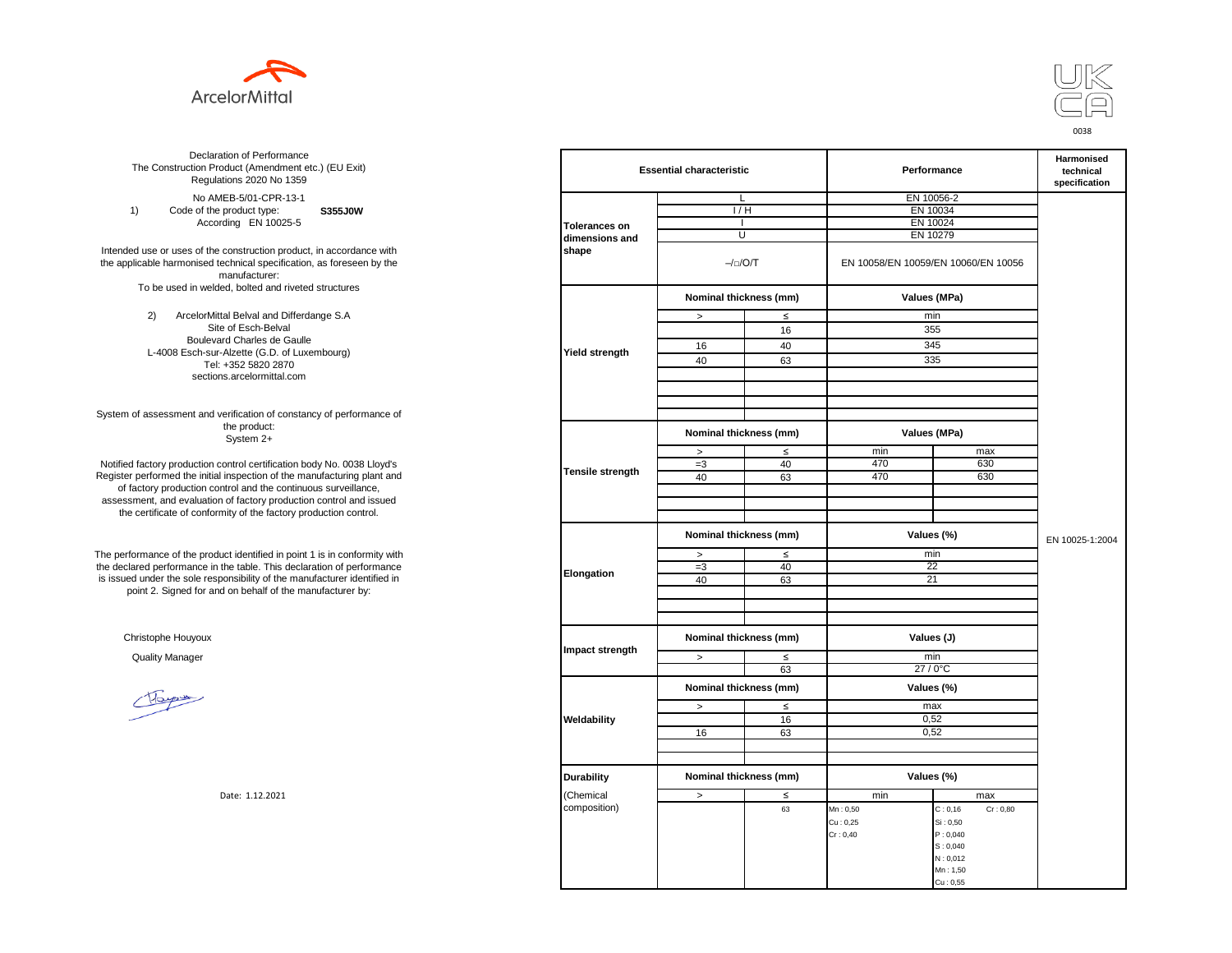



**S355J2W**  No AMEB-5/02-CPR-13-1 1) Code of the product type: According EN 10025-5

Intended use or uses of the construction product, in accordance with the applicable harmonised technical specification, as foreseen by the manufacturer: To be used in welded, bolted and riveted structures

> 2) ArcelorMittal Belval and Differdange S.A Site of Esch-Belval Boulevard Charles de Gaulle L-4008 Esch-sur-Alzette (G.D. of Luxembourg) Tel: +352 5820 2870 sections.arcelormittal.com

System of assessment and verification of constancy of performance of the product: System 2+

Notified factory production control certification body No. 0038 Lloyd's Register performed the initial inspection of the manufacturing plant and of factory production control and the continuous surveillance, assessment, and evaluation of factory production control and issued the certificate of conformity of the factory production control.

The performance of the product identified in point 1 is in conformity with the declared performance in the table. This declaration of performance is issued under the sole responsibility of the manufacturer identified in point 2. Signed for and on behalf of the manufacturer by:

Christophe Houyoux

| ation of Performance<br>oduct (Amendment etc.) (EU Exit)<br>ations 2020 No 1359                         |                        | <b>Essential characteristic</b> |               | Performance | <b>Harmonised</b><br>technical<br>specification |  |
|---------------------------------------------------------------------------------------------------------|------------------------|---------------------------------|---------------|-------------|-------------------------------------------------|--|
| IEB-5/02-CPR-13-1                                                                                       |                        | L                               |               |             | EN 10056-2                                      |  |
| product type:<br>S355J2W                                                                                |                        | $\overline{H}$                  |               |             | EN 10034                                        |  |
| rding EN 10025-5                                                                                        | <b>Tolerances on</b>   |                                 |               |             | EN 10024                                        |  |
|                                                                                                         | dimensions and         | U                               |               |             | EN 10279                                        |  |
| construction product, in accordance with<br>echnical specification, as foreseen by the<br>manufacturer: | shape                  |                                 | $-/-/O/T$     |             | EN 10058/EN 10059/EN 10060/EN 10056             |  |
| ed, bolted and riveted structures                                                                       |                        | Nominal thickness (mm)          |               |             | Values (MPa)                                    |  |
| tal Belval and Differdange S.A                                                                          |                        | $\, >$                          | $\leq$        |             | min                                             |  |
| e of Esch-Belval                                                                                        |                        |                                 | 16            |             | 355                                             |  |
| ard Charles de Gaulle                                                                                   |                        | 16                              | 40            |             | 345                                             |  |
| -Alzette (G.D. of Luxembourg)                                                                           | Yield strength         |                                 |               |             |                                                 |  |
| +352 5820 2870                                                                                          |                        | 40                              | 63            |             | 335                                             |  |
| ns.arcelormittal.com                                                                                    |                        |                                 |               |             |                                                 |  |
| verification of constancy of performance of                                                             |                        |                                 |               |             |                                                 |  |
| the product:<br>System 2+                                                                               |                        | Nominal thickness (mm)          |               |             | Values (MPa)                                    |  |
|                                                                                                         |                        | $\,$                            | $\leq$        | min         | max                                             |  |
| control certification body No. 0038 Lloyd's                                                             | Tensile strength       | $=3$                            | 40            | 470         | 630                                             |  |
| inspection of the manufacturing plant and                                                               |                        | 40                              | 63            | 470         | 630                                             |  |
| ntrol and the continuous surveillance,                                                                  |                        |                                 |               |             |                                                 |  |
| of factory production control and issued<br>mity of the factory production control.                     |                        |                                 |               |             |                                                 |  |
|                                                                                                         | Nominal thickness (mm) |                                 |               | Values (%)  | EN 10025-1:2004                                 |  |
| uct identified in point 1 is in conformity with                                                         |                        | $\,$                            | $\leq$<br>min |             |                                                 |  |
| the table. This declaration of performance                                                              |                        | $=3$                            | 40            | 22          |                                                 |  |
| ponsibility of the manufacturer identified in                                                           | Elongation             | 40                              | 63            | 21          |                                                 |  |
| d on behalf of the manufacturer by:                                                                     |                        |                                 |               |             |                                                 |  |
|                                                                                                         |                        |                                 |               |             |                                                 |  |
|                                                                                                         | Impact strength        | Nominal thickness (mm)          |               | Values (J)  |                                                 |  |
|                                                                                                         |                        | $\,>$                           | $\leq$        |             | min                                             |  |
|                                                                                                         |                        |                                 | 63            |             | 27 / -20°C                                      |  |
|                                                                                                         |                        | Nominal thickness (mm)          |               |             | Values (%)                                      |  |
|                                                                                                         |                        | $\, >$                          | $\leq$        |             | max                                             |  |
|                                                                                                         | Weldability            |                                 | 16            |             | 0,52                                            |  |
|                                                                                                         |                        | 16                              | 63            |             | 0,52                                            |  |
|                                                                                                         |                        |                                 |               |             |                                                 |  |
|                                                                                                         |                        |                                 |               |             |                                                 |  |
|                                                                                                         | <b>Durability</b>      | Nominal thickness (mm)          |               |             | Values (%)                                      |  |
| Date: 1.12.2021                                                                                         | (Chemical              | $\, >$                          | $\leq$        | min         | max                                             |  |
|                                                                                                         | composition)           |                                 | 63            | Mn: 0,50    | C: 0, 16                                        |  |
|                                                                                                         |                        |                                 |               | Cu: 0,25    | Si: 0,50                                        |  |
|                                                                                                         |                        |                                 |               | Cr: 0,40    | P: 0,035                                        |  |
|                                                                                                         |                        |                                 |               |             | S: 0,035                                        |  |
|                                                                                                         |                        |                                 |               |             | Mn: 1,50                                        |  |
|                                                                                                         |                        |                                 |               |             | Cu: 0,55                                        |  |
|                                                                                                         |                        |                                 |               |             | Cr: 0,80                                        |  |